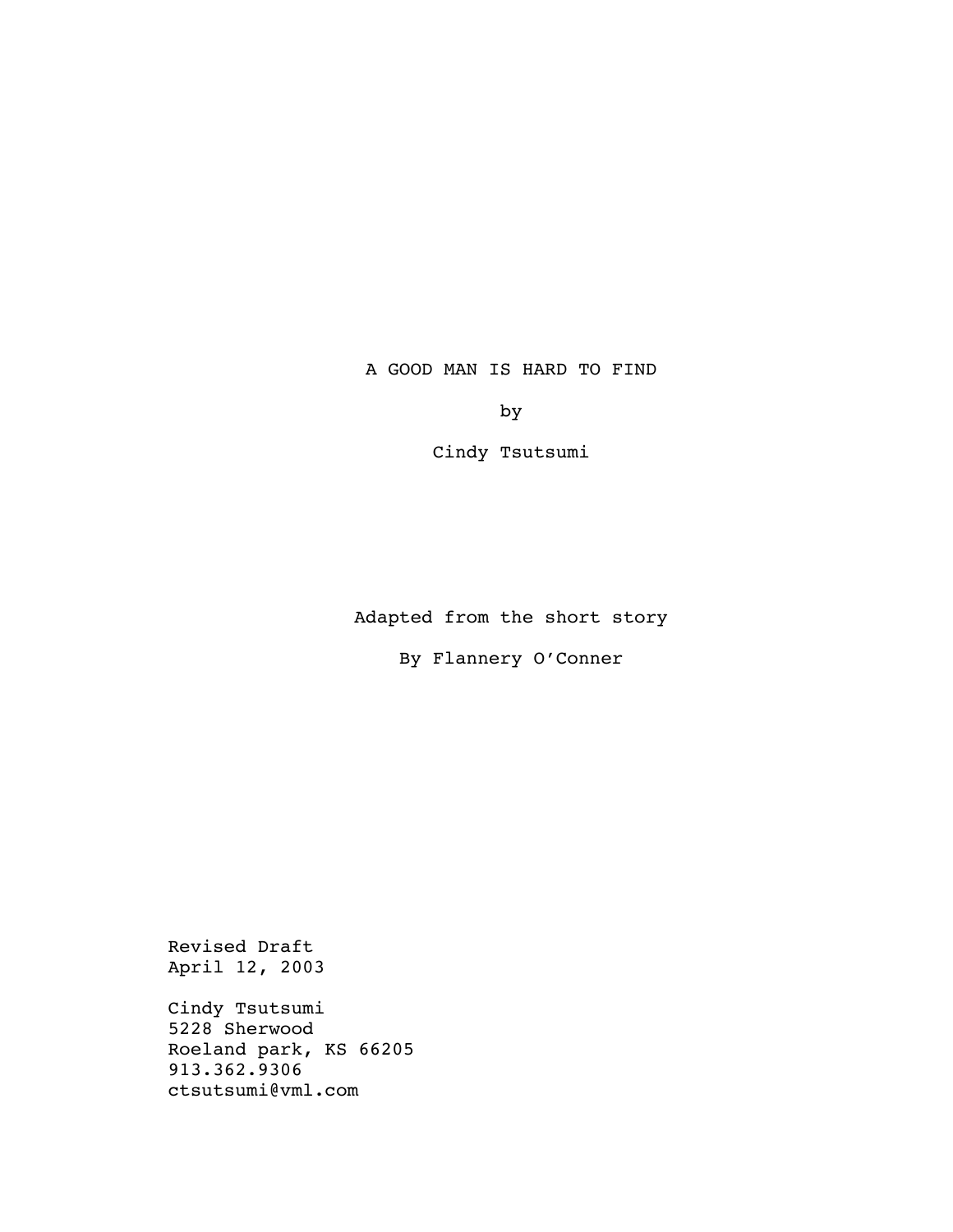#### EXT. COUNTRY ROAD – DAY

A LARGE, BLACK 1950's MODEL CAR sits near a row of TREES at the edge of a dusty road. Next to the car, TWO MEN are pulling on CLOTHES THAT DON'T FIT. They joke with each other.

> BOBBY LEE Hey, pretty funny, ain't I, Hiram?

BOBBY LEE, a fat young man, is wearing a faded T-SHIRT that strains tight over his chest. He grins sloppily and squints in the BRIGHT SUMMER SUNSHINE.

HIRAM, a few years older, skinnier and tougher looking, tugs a CAP down low on his face. His JEANS hang loosely.

> HIRAM Bobby Lee, it's too damn hot out here to be worrin' 'bout what you look like.

A third man, wearing SILVER-RIMMED GLASSES, steps from behind the car.

THE MAN WITH GLASSES

opens the driver's door. He stands motionless beside the car. His CLOSE-CROPPED HAIR is flecked with gray. His JEANS ARE TOO SHORT. His TIGHT, WHITE T-SHIRT reveals MUSCULAR arms. He is deadly serious. In control.

> MAN WITH GLASSES Shut up, Hiram, Bobby Lee. You two get goin' and take care of things like I told ya.

Hiram and Bobby Lee stop laughing. They move around the car where

TWO MEN'S BODIES

lie sprawled in the dirt. SHOT. They are wearing UNDERWEAR and T-SHIRTS. No clothes. No shoes or socks.

Hiram and Bobby Lee grab the hands and feet of the smaller man. They drag him toward the WOODS.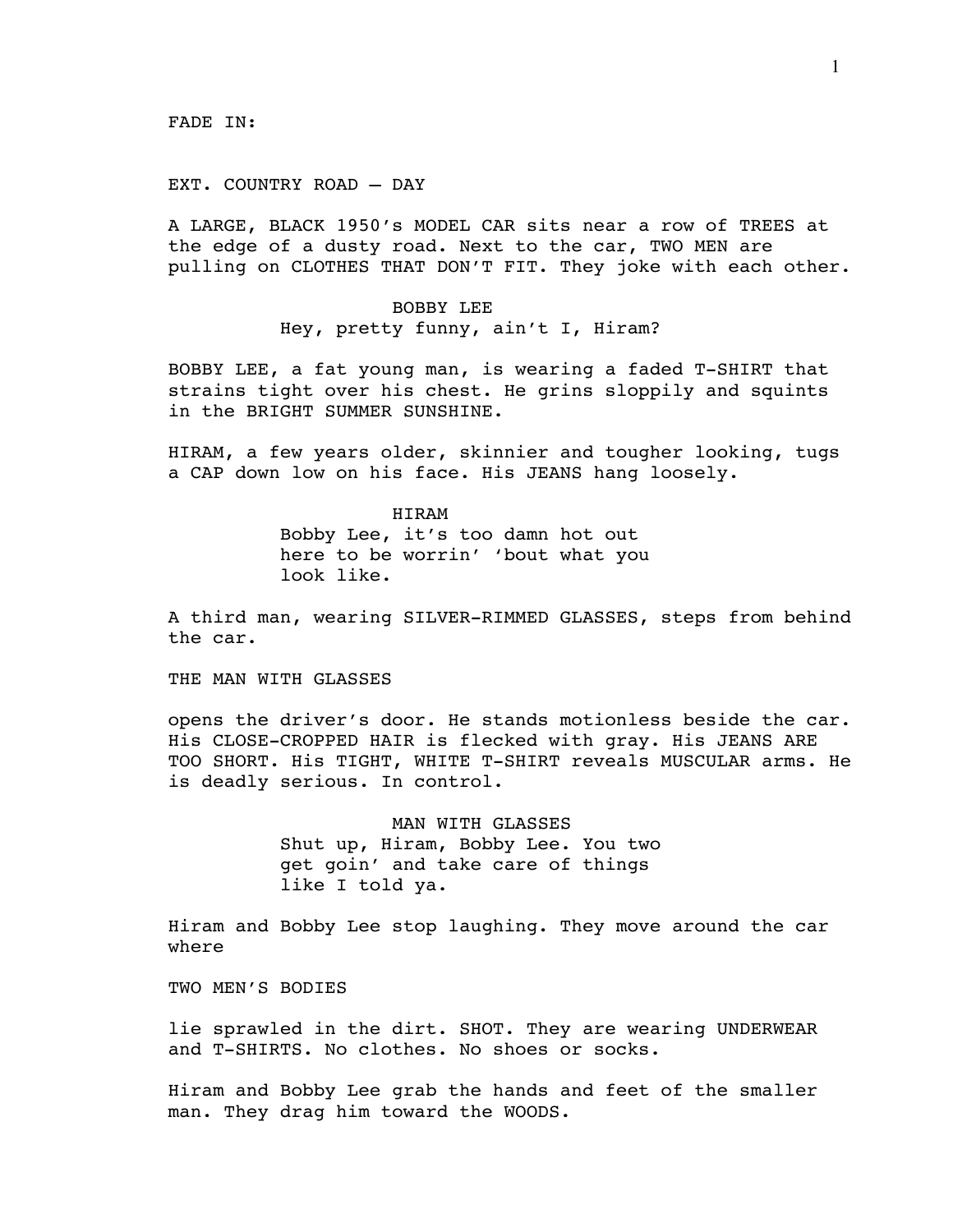THE MAN WITH GLASSES

gets into the driver's seat and waits in silence. He looks straight ahead. Perfectly still. Patient.

Hiram and Bobby Lee return. They stop laughing as they reach the car. Hiram gets into the passenger seat. Bobby Lee gets in the back. The MAN WITH GLASSES isn't irritated. Just matter-of-fact.

> MAN WITH GLASSES You two couldn't take care of a snake if it came right up and bit ya', if I didn't tell you what to do now, could ya?

 BOBBY LEE Aw, sure we could. We…

The MAN WITH GLASSES looks in the REARVIEW MIRROR at Bobby Lee. The driver's EYES are EXPRESSIONLESS behind his GLASSES. COLD. Bobby Lee's voice fades away.

> MAN WITH GLASSES Shut up, Bobby Lee. Let's just get ourselves outta Georgia, okay?

The MAN WITH GLASSES turns on the RADIO. COUNTRY MUSIC plays. The BLACK CAR moves slowly down the deserted country road.

EXT. SOLITARY OLD BUILDING – DAY

A WHITE 1950'S MODEL CAR

with LUGGAGE tied to the roof pulls slowly into the parking lot of a WEATHERED BUILDING beside a 2-LANE COUNTRY HIGHWAY. A FADED SIGN reads, "THE TOWER, HOME OF RED SAMMY'S BARBECUE."

The SAME COUNTRY TUNE that was playing in the large black car now plays from the DASHBOARD RADIO in the WHITE CAR.

The car parks. A back door opens. A little boy about ten years old with a PLAID SHIRT and ROLLED-UP JEANS, jumps out and runs toward the building. JOHN WESLEY looks back and SHOUTS.

> JOHN WESLEY Hurry up, June Star! I'm gonna beat ya, again!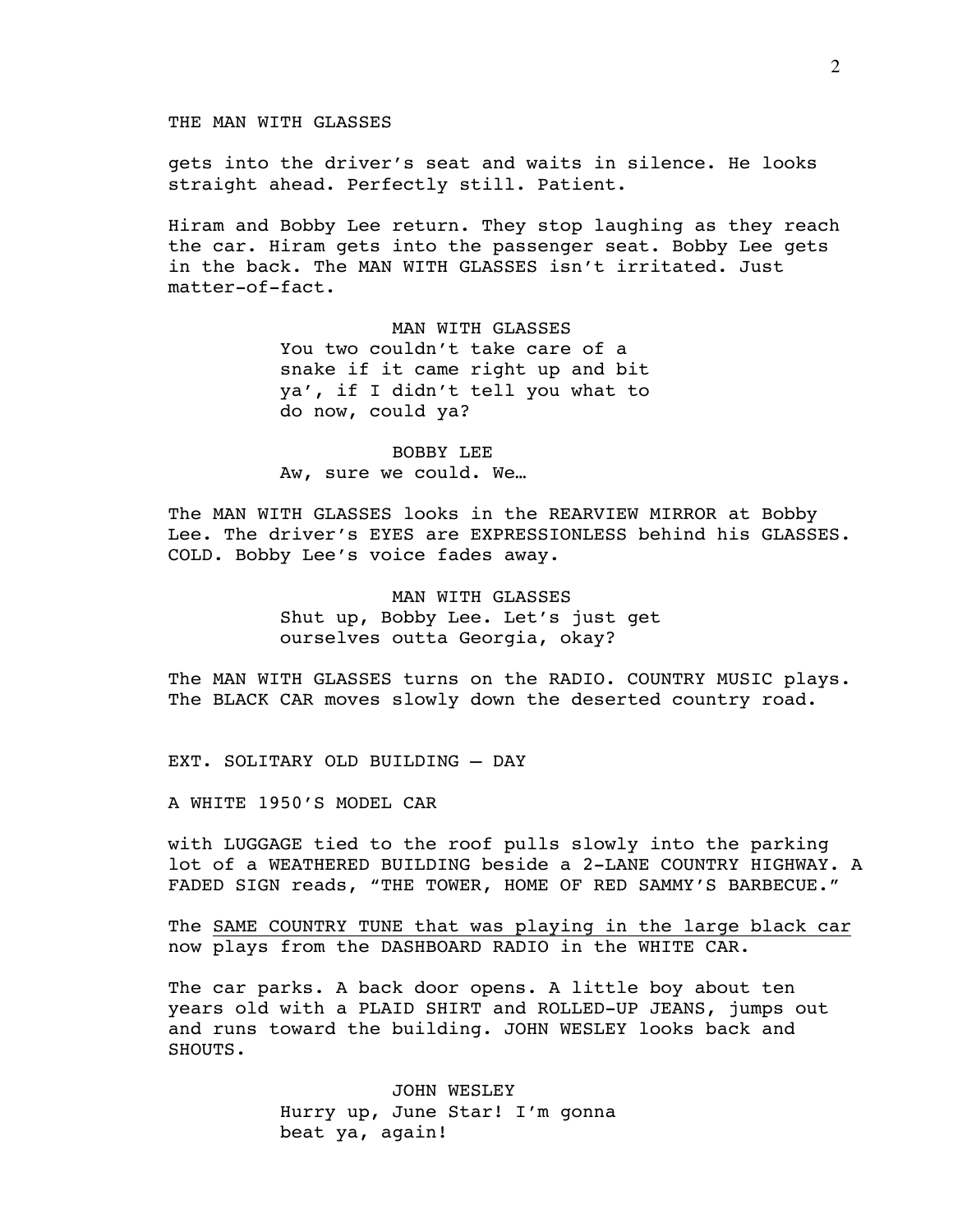His younger sister, JUNE STAR, wearing a BRIGHT HAIR RIBBON to match her DRESS, gets out and runs after him.

> JUNE STAR No fair, John Wesley! Grandma was fussin' with my hair!

A fat man pulls himself out of the car. The kid's father, BAILEY, wears a YELLOW SHIRT WITH BRIGHT BLUE PARROTS that sticks to his back. He wipes his face with a HANDKERCHIEF.

# BAILEY

Martha! We ain't got all day.

MARTHA closes the pages of a FASHION MAGAZINE and gets out of the car. Her messy, faded blonde hair hangs from underneath a SLOPPY BANDANA. She moves at her own pace. Slow.

# MARTHA Alright, Bailey. Hold your horses. We ain't in that bigga hurry to get to Florida now, are we?

Bailey turns and looks in the backseat of the car. Irritated.

# BAILEY Ma, are you comin'?

He doesn't wait for an answer. He and Martha head toward THE TOWER. They leave the children's GRANDMOTHER behind. Soon,

#### THE GRANDMOTHER

gets stiffly out of the car. She holds an OLD-FASHIONED PAPER FAN with a PICTURE OF JESUS on it. She straightens the COLORFUL SCARF around the neck of her respectable DRESS.

The Grandmother turns and leans back inside the car. She raises the NEWSPAPER that covers a BASKET on the floorboard. A BLACK CAT peaks its head out.

> THE GRANDMOTHER Now, you be good, Kitty. You know Bailey didn't want me bringin' you along. I'll bring you somethin' when I come back.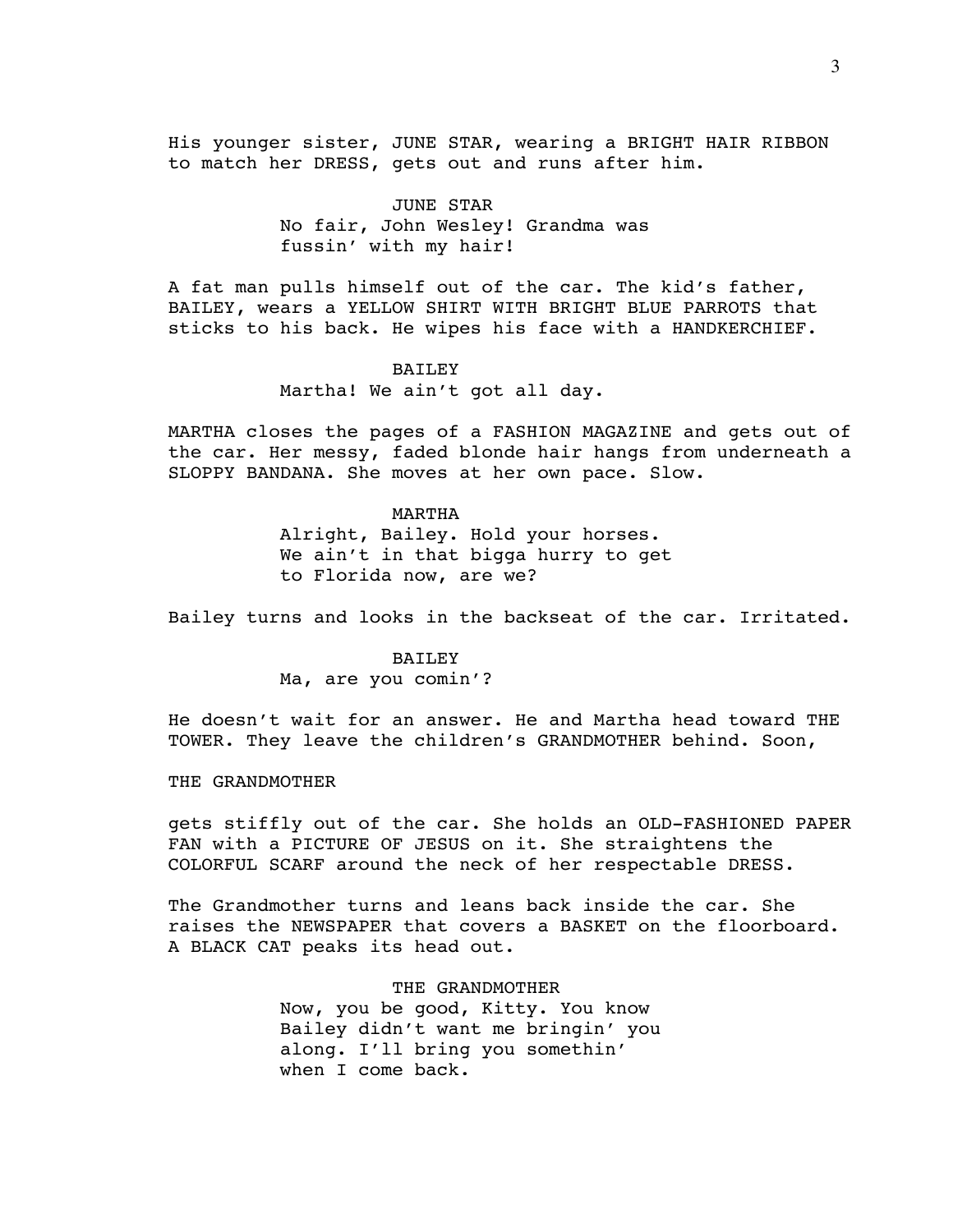The Grandmother picks up John Wesley's EYEGLASSES off the seat and puts them in her purse. She walks toward the building, FANNING herself.

INT. THE TOWER – DAY

THE GRANDMOTHER

adjusts her eyes to the darkness in The Tower. COUNTRY MUSIC plays on the RADIO. She sees a

DARK, SMOKY ROOM (THE GRANDMOTHER'S POV)

TABLES scattered around. TWO MEN and a WOMAN at the BAR drinking BEER and LAUGHING. A bored, tired-looking WAITRESS sitting behind the bar.

The Grandmother sits down. She puts John Wesley's GLASSES on the table for him. Bailey reads a SPORTS SECTION he found. Martha thumbs through her FASHION MAGAZINE.

The waitress makes her way to the table. Slowly. She takes their orders. Starts to speak…

> **WATTRESS** You folks ain't headed south...

but stops as the DOOR OPENS. The fat man (RED SAMMY) whose picture is on the sign outside enters. The waitress hurries back to the counter and puts in the family's order.

Red Sammy sits down at a nearby table. He pulls out a STAINED HANDKERCHIEF from his DIRTY OVERALLS and wipes his neck.

The COUNTRY MUSIC stops mid-song. A SERIOUS VOICE interrupts to read a NEWS BULLETIN.

> RADIO DEEJAY "Breaking news about the criminal who calls himself 'The Misfit' and two fellow convicts who escaped from the Georgia State Penitentiary this morning.

The Grandmother leans forward. Hands on the table. Face anxious. Eyes darting. Bailey and Martha keep reading.

> RADIO DEEJAY (cont'd) "Authorities now have reason to believe they are headed toward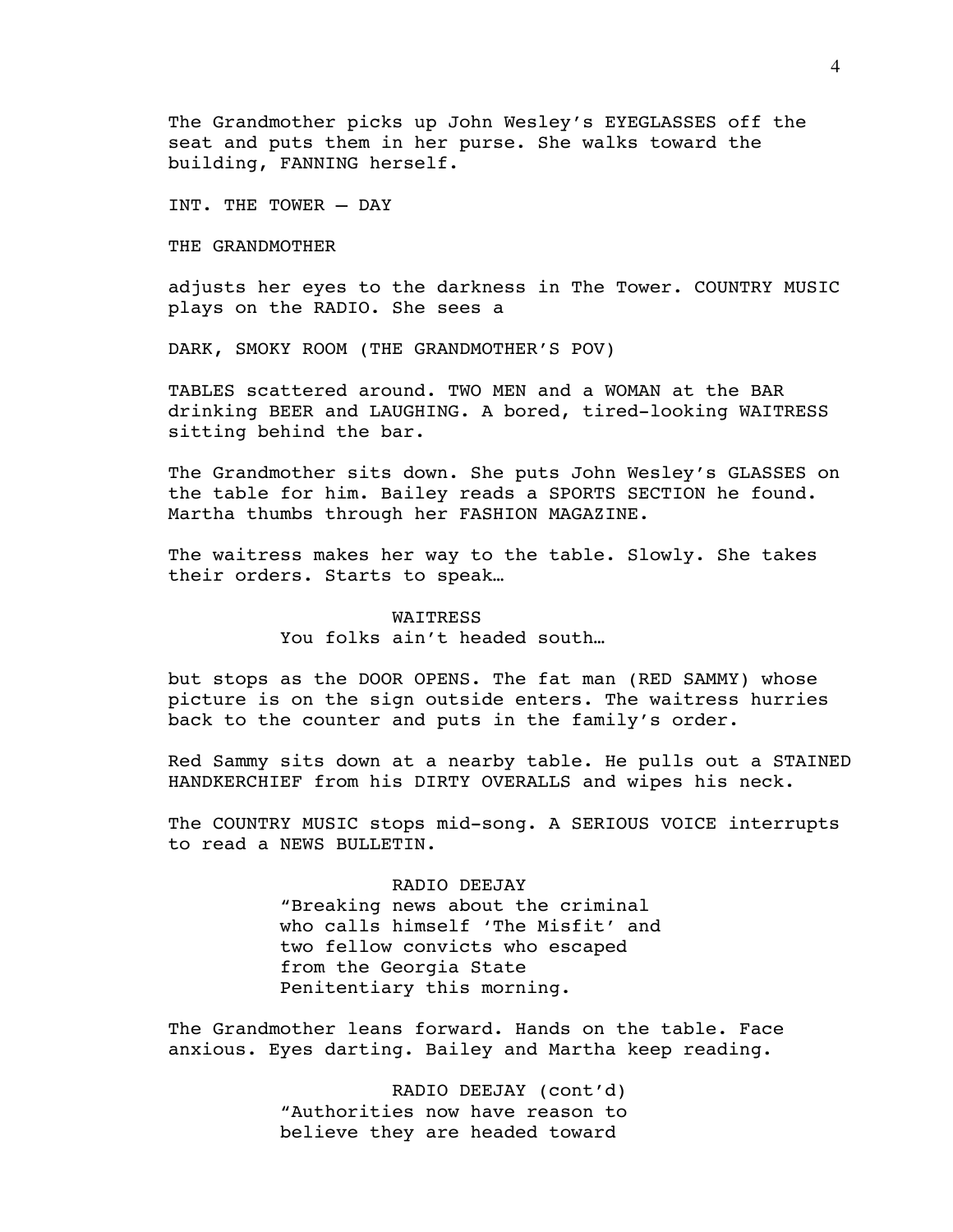RADIO DEEJAY (cont'd) Florida. These men are armed and extremely dangerous."

The COUNTRY MUSIC starts to play again. The Grandmother looks across at her son and daughter-in-law. She FANS herself rapidly. Her voice is sharp.

> THE GRANDMOTHER Bailey! Martha! Did you two hear that? That escaped Misfit is headed toward Florida. Didn't I tell you two we shoulda gone to Tennessee for vacation?

# BAILEY

 (still reading) Yeah, Ma, you told us. 'Bout a thousand times. But we're goin' to Florida.

# MARTHA

 (not looking up) 'Sides, why should I spoil my vacation worryin' about a bunch of convicts we'll never even see?

John Wesley and June Star sit down on either side of the Grandmother. The Grandmother is determined to have her say.

> THE GRANDMOTHER John Wesley and June Star have never even been to Tennessee – and we've got family there. Misfit or no Misfit, I say we shoulda' gone to Tennessee.

John Wesley and June Star roll their eyes. The Grandmother catches them making faces behind her back.

> THE GRANDMOTHER Yes, and just what would you two do if this Misfit caught you?

John Wesley hits his palm with a fist.

 JOHN WESLEY I'd smack his face.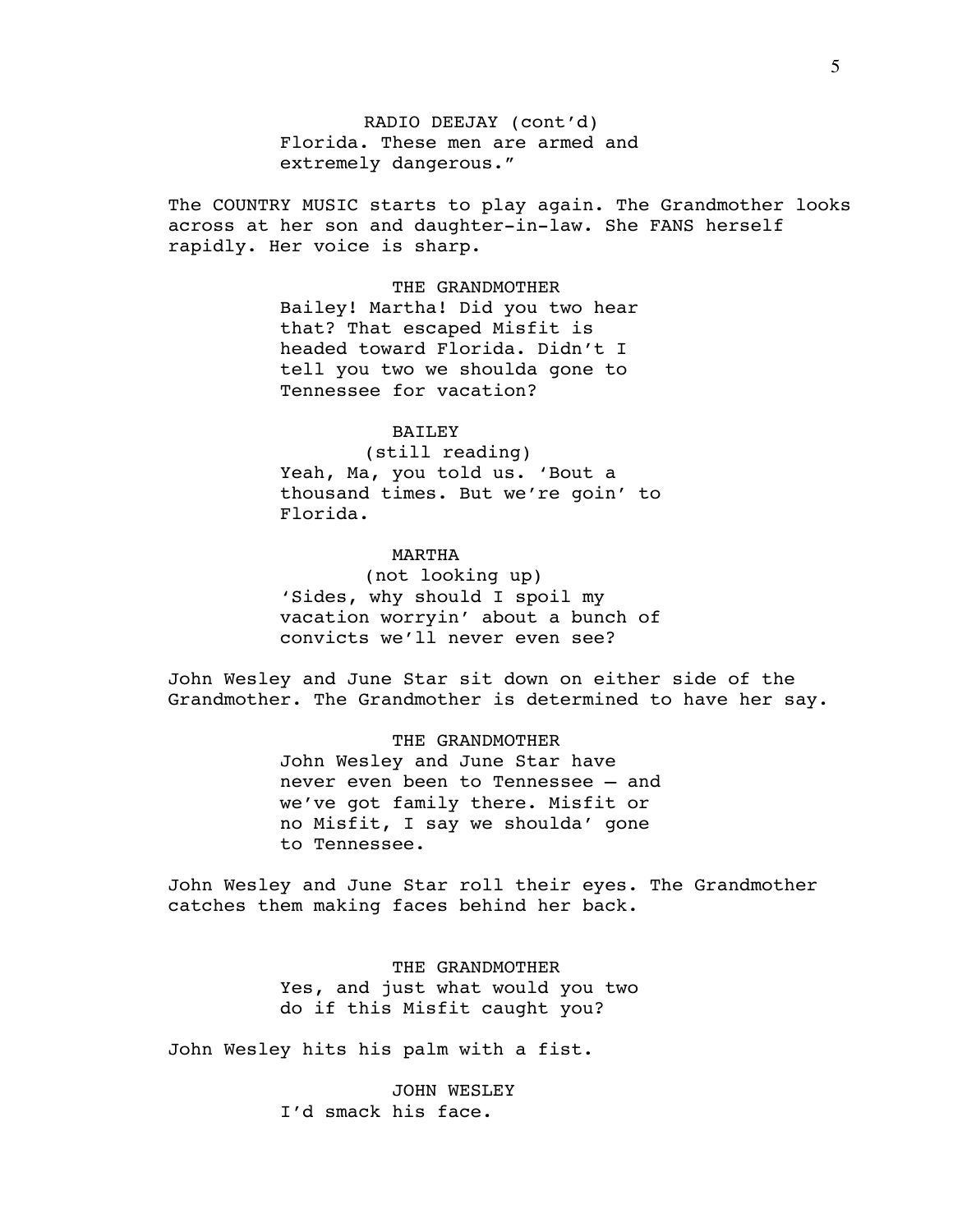JUNE STAR Me, too. I ain't afraid of no Misfit.

The Grandmother sits back. She nods her head firmly up and down as she pats the knees of her grandchildren.

> THE GRANDMOTHER Well now, we'd just see about that, wouldn't we?

Red Sammy looks toward the family's table. Leans back.

 RED SAMMY I tell you folks, you just don't know what kind of people you'll find in the world today, do you?

The Grandmother nods her head up and down. She leans toward Red Sammy, her face animated. She wants to talk.

> THE GRANDMOTHER We're headin' toward Florida. Same as that Misfit. I saw his picture in the paper this mornin'.

Red Sammy turns his attention to the Grandmother.

 RED SAMMY Well, you be careful, mam. That man ain't nothin' but bad news. I tell you, a good man is hard to find these days.

 THE GRANDMOTHER You're right, Red Sammy. You used to see families at church on Sunday, and you could just tell they were good people. It's gettin' harder and harder to find good people.

A LOUD ARGUMENT erupts between the two men at the bar. The woman joins in. Red Sammy wipes his face.

> RED SAMMY No use talkin' about it, mam. You're 'xactly right. Ain't a soul on God's green earth you can trust. An' that's the God's honest truth.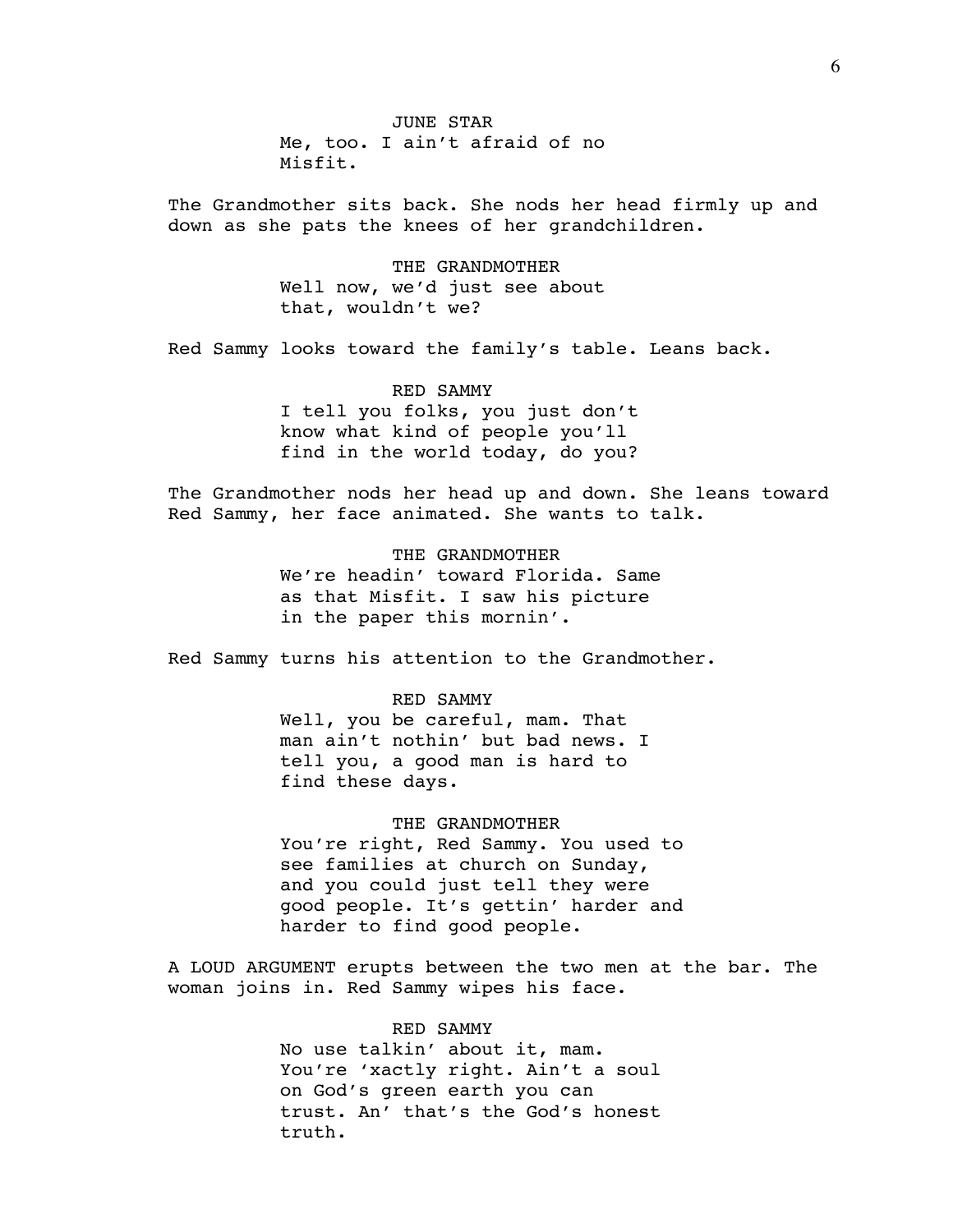# THE GRANDMOTHER You're a good man, Red Sammy.

Red Sammy looks pleased. He looks over and sees the waitress standing behind of the counter. His face darkens.

#### RED SAMMY

Quit loungin', woman, and hurry up with these people's order. Sometimes I wonder why I ever did marry you.

Red Sammy's wife goes into the kitchen. She comes out soon, carrying FIVE PLATES to the table all by herself.

Bailey and Martha read as they eat. LAUGHTER breaks out at the bar again. The kids eat fast and run outside to play. June Star leaves her HAIR RIBBON on the table.

## THE GRANDMOTHER

 (shouting after them) You two be careful out there! You never know what kind of people might be passing by.

After awhile, Bailey pays. He and Martha leave.

# THE GRANDMOTHER

wraps a few LEFTOVERS in a paper towel. She pours a PAPER CUP OF WATER for the cat. She picks up John Wesley's EYEGLASSES and June Star's HAIR RIBBON from the table. A new ARGUMENT breaks out at the bar as she leaves.

> THE GRANDMOTHER Goodbye, Red Sammy.

 RED SAMMY Goodbye, mam.

INT. CAR – DAY

COUNTRY MUSIC plays quietly on the car's radio. Bailey drives as the others doze off and on.

The Grandmother wakes herself up with her own SNORING. She looks out the windows with particular interest.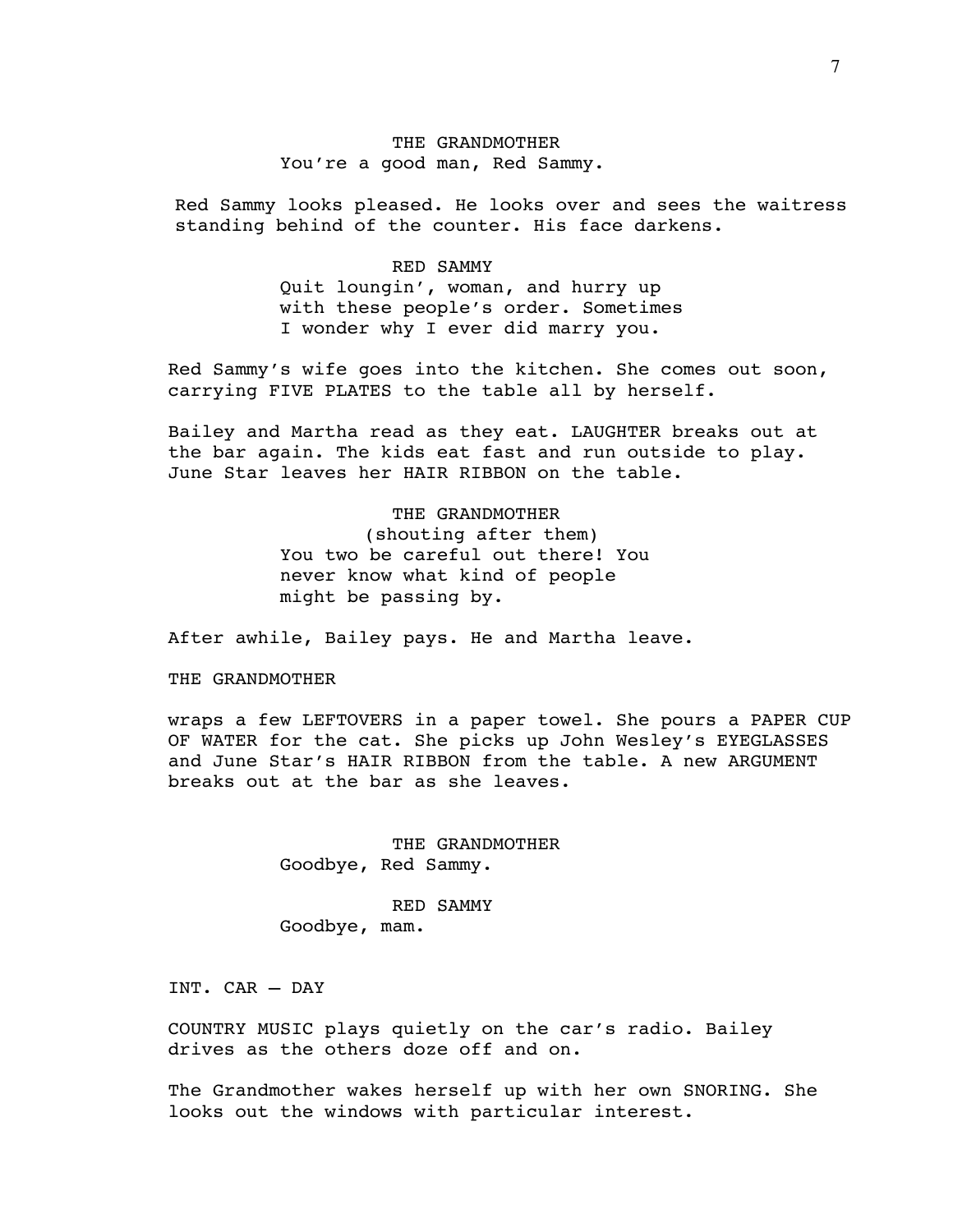#### THE GRANDMOTHER

I once visited a plantation with my cousins in this neighborhood when I was a young lady. The house had six columns across the front, and there was a beautiful avenue of oaks leading up to it.

Silence. The Grandmother looks around the car to see if anyone is paying attention. She sees that

EVERYONE IS AWAKE. (THE GRANDMOTHER'S POV)

The kids look out the windows. Martha thumbs through her magazine. The Grandmother speaks a little louder.

> THE GRANDMOTHER (cont'd) There was a secret panel in this house, and the story went that all the family silver was hidden in it when Sherman came through, but it never was found.

John Wesley and June Star bounce in their seats.

 JOHN WESLEY and JUNE STAR Hey! I bet we can find the silver! Dad, we should go see the house with the secret panel!

The Grandmother looks out the window. Hides a slight smile.

 THE GRANDMOTHER I know it's not far from here. It wouldn't take just a few minutes.

Bailey's eyes flick to the REARVIEW MIRROR. He looks at his mother. Doesn't see her smile. But he is irritated anyway.

## BAILEY

No.

June Star hangs onto the front seat. John Wesley kicks the back of it. They whine together.

> JOHN WESLEY and JUNE STAR Why can't we stop? We never get to do anything we wanna do! We wanna see the secret panel! Let's stop!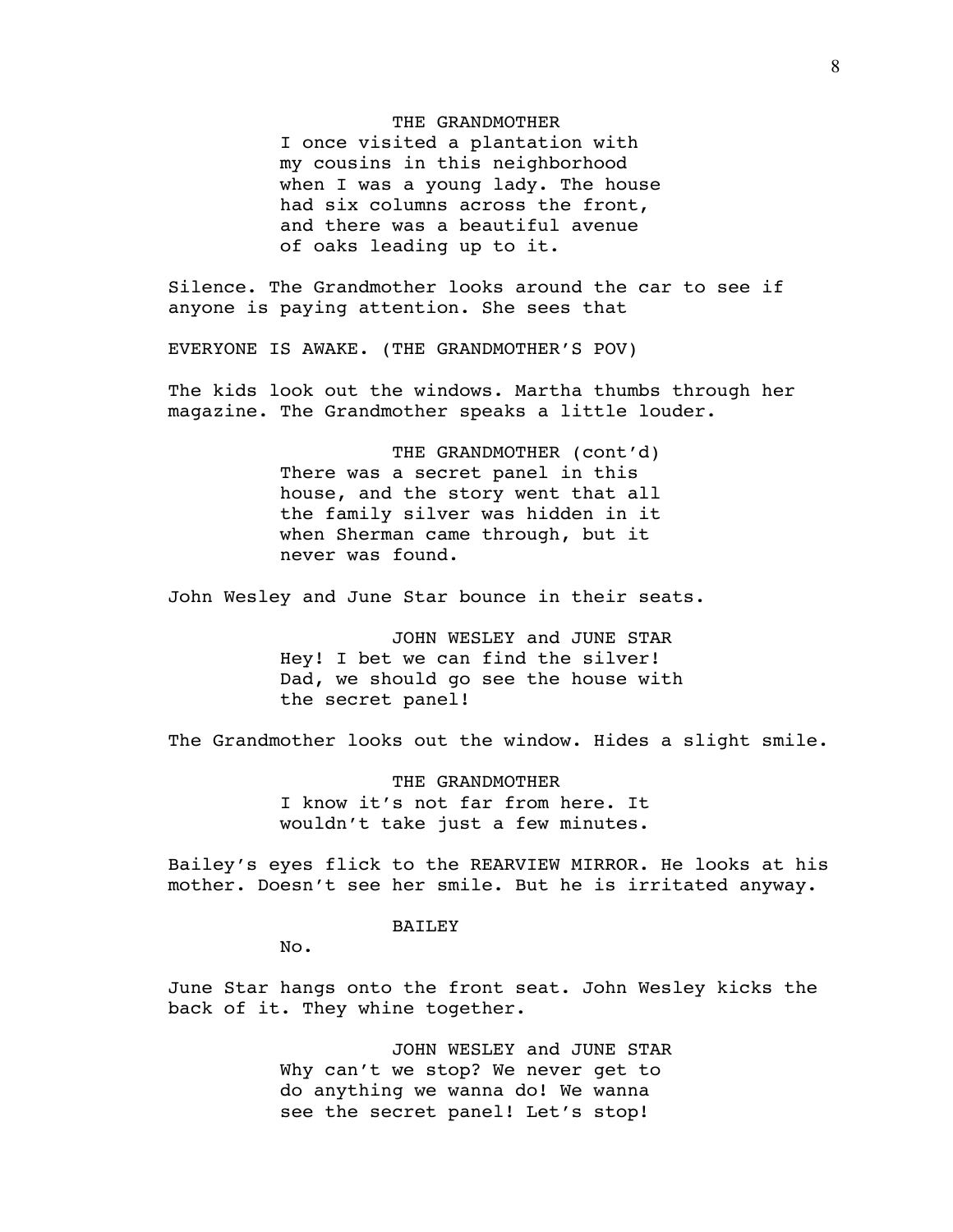John Wesley kicks the seat again.

Bailey jerks the car onto the side of the road and stops.

## BAILEY

Alright! You all shut up now! If you don't shut up, we're not goin' anywhere.

 THE GRANDMOTHER (primly) It would be very educational.

Bailey shakes his head. Frustrated. Beaten.

#### BAILEY

Alright. But this is the only time we're gonna stop for anything like this. The only time.

The Grandmother tries not to sound smug.

 THE GRANDMOTHER The turn is 'bout a mile back. I marked it when we passed.

Bailey turns the car around roughly. The kids bounce excitedly in their seats.

> JOHN WESLEY and JUNE STAR We're gonna find the secret panel!

Bailey turns slowly onto a DIRT ROAD lined with TREES. The heavy car bumps up and down on the rough, beaten surface. Dust blows everywhere.

The children and Grandmother hold onto the edge of their seats. Martha tries to thumb through her fashion magazine.

Bailey drives cautiously. Sweating. Getting more irritated.

 BAILEY This place had better turn up in a minute, or I'm gonna turn around.

 THE GRANDMOTHER It's not much farther, Bailey. I'm sure I remember this stretch of road. I remember…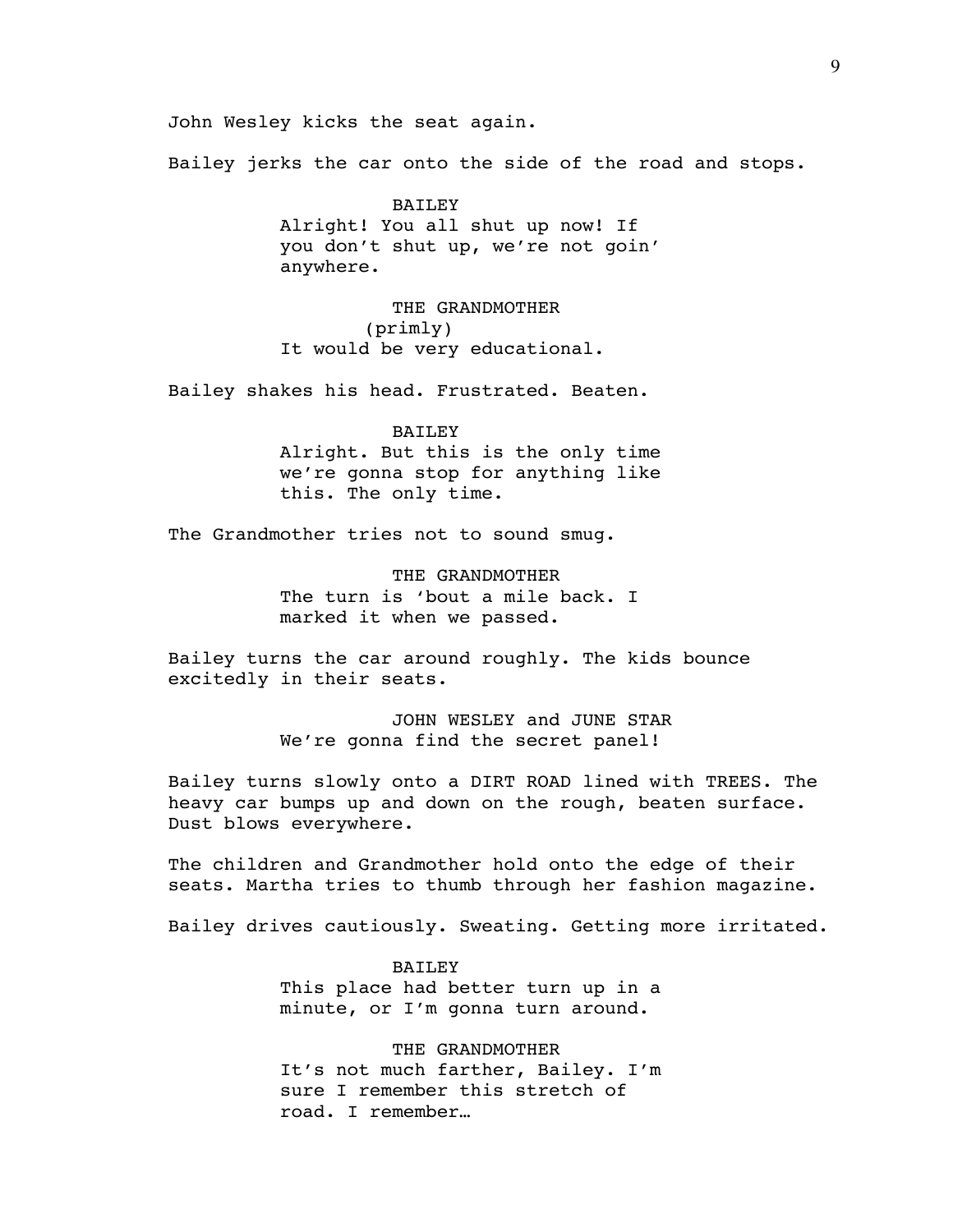The Grandmother's voice fades away. Her eyes narrow as if she is concentrating on something. She sits back quickly. Her feet jerk and KICK the BASKET on the floor.

The NEWSPAPER rises with a SNARL. The BLACK CAT springs out. Claws clamps on Bailey's shoulder.

Bailey turns the wheel wildly.

THE CAR

careens into a DITCH. Bounces up and down. HARD. The family SCREAMS. LUGGAGE flies off the top of the car. The car finally stops. It sits at a FUNNY ANGLE in the ditch.

EXT. CAR - DAY

The children scramble out of the car. Jumping and shouting.

 JOHN WESLEY and JUNE STAR We had an accident! We had an accident.

Bailey yanks the CAT from his neck. He opens the door and flings the CAT out.

Bailey goes around to help Martha out. Her FASHION MAGAZINE falls at her feet. Her forehead BLEEDS. Her BANDANA has fallen off. She holds one arm at a STRANGE ANGLE. She stumbles and sits dazed against the side of the ditch.

The Grandmother limps from the car. Her COLORFUL SCARF hangs awkwardly. She sits down heavily. Martha doesn't look up.

Bailey sits down beside them. He glares at his Mother.

## **BAILEY**

What got into that stupid cat?!

The Grandmother's eyes are downcast. Her voice uncertain.

 THE GRANDMOTHER Well now, Bailey, now, maybe I might have startled the cat. I'm not positive, but I got to worryin' that maybe that house I was rememberin' was back in Tennessee, not Georgia.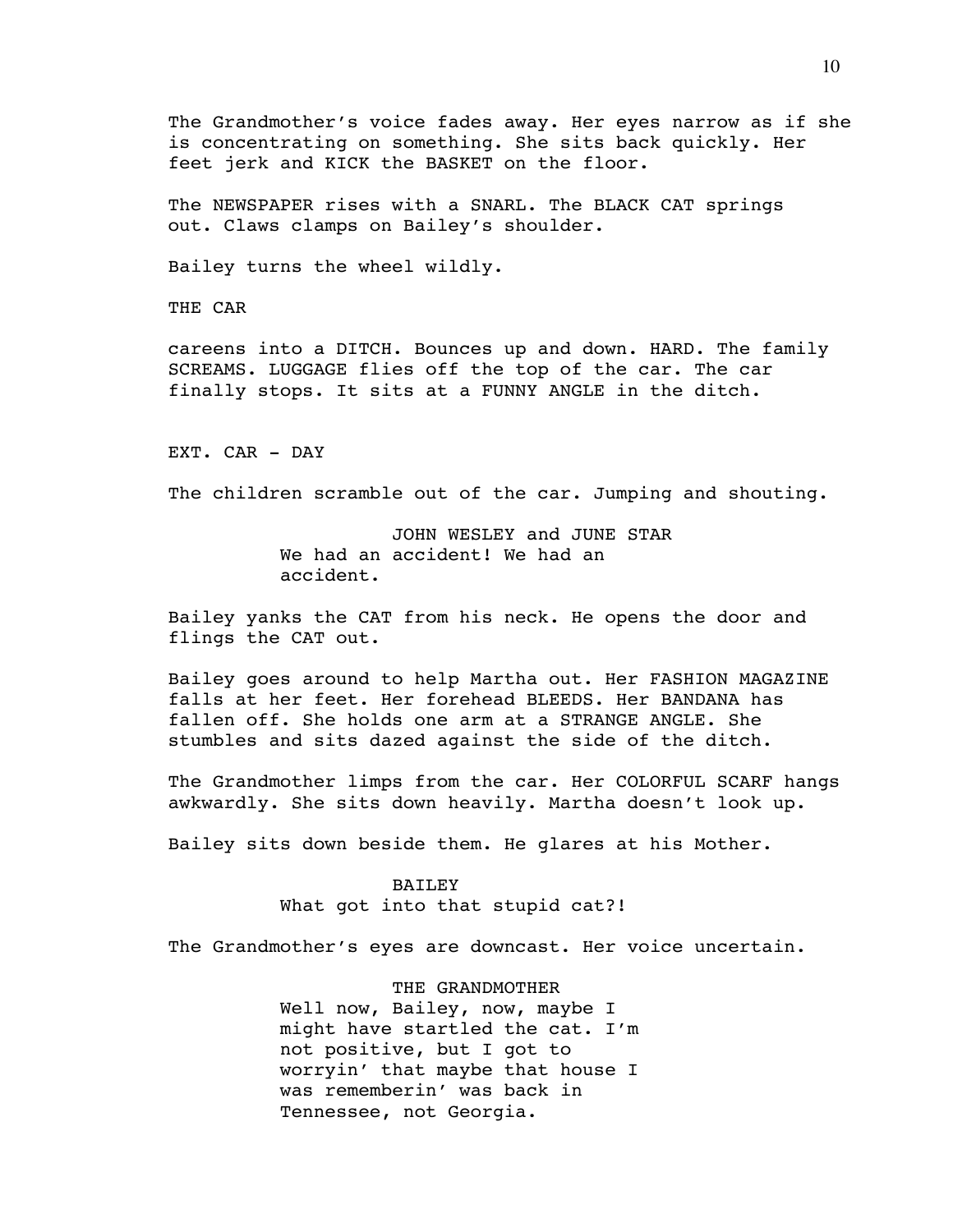Bailey's eyes are narrow. His face red. Fists clenched.

 BAILEY What are you talkin' about?! There ain't any stupid old house on this broken-down road?! What…

Bailey stops shouting as the Grandmother turns her head sharply and looks up the road. She sees a CAR in the distance. It moves slowly toward the family.

THE GRANDMOTHER

jumps up and WAVES her arms. The children JUMP and WAVE their arms, too. Bailey watches as he sits by Martha.

A LARGE BLACK CAR

reaches the family and stops just over the ditch. There are three men in it. It is the same BLACK CAR and same three MEN from the beginning.

The MAN WITH GLASSES looks down at the family through the driver's window with a steady, expressionless gaze. The Grandmother and children stop waving. No one speaks.

The MAN WITH GLASSES mutters to the other two men in the car. The two men get out and move to either side of the family.

The MAN WITH GLASSES gets out of the car and stands motionless for a moment. He looks down at all of them.

> JOHN WESLEY and JUNE STAR We had an accident!

The Grandmother looks closely at the

MAN WITH GLASSES (GRANDMOTHER'S POV)

as he climbs carefully down the embankment. He keeps one arm behind him. He stops and stands in front of the family.

> MAN WITH GLASSES I see you folks had a little spill. Hiram, try their car and see will it run.

Hiram goes over to the car. Bailey stands up and tries to take charge.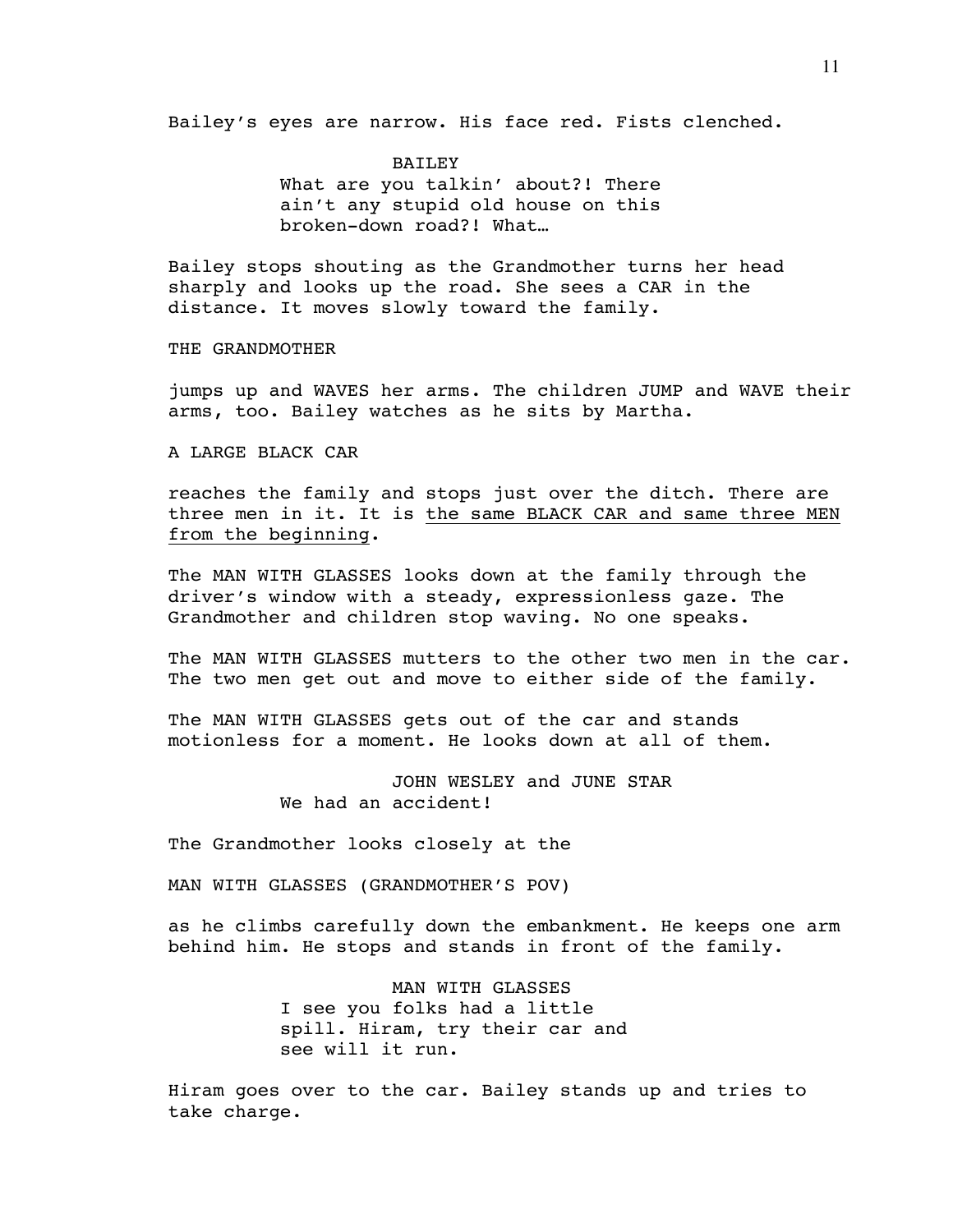BAILEY Look here now. We're in a predicament. We're in…

The Grandmother SHRIEKS LOUDLY. Points at the driver.

 THE GRANDMOTHER I know you! You're The Misfit! I recognized you right away!

The Misfit smiles. Just slightly. Not a real smile.

 THE MISFIT Yes'm, you're exactly right. Only it would've been better for all of you, lady, if you hadn't of recognized me.

Bailey jerks his head furiously toward his mother.

**BAILEY** 

You damn, stupid ol' woman! Can't you ever keep your damn mouth shut, even just once?!

The Grandmother begins to CRY. The Misfit shifts uncomfortably. He turns to the Grandmother.

> THE MISFIT Look, lady, don't you get upset. I don't reckon he meant to talk to you thataway.

THE MISFIT

moves his arm around. He is holding a GUN. John Wesley hops eagerly.

> JOHN WESLEY Whatcha got that gun for? Whatcha gonna do with that gun?

The Misfit looks at Martha. She sits in the ditch, cradling her broken arm. Disoriented. Her head is down, forehead still BLEEDING.

> THE MISFIT Lady, would you mind calling them children to sit by you. Children make me nervous.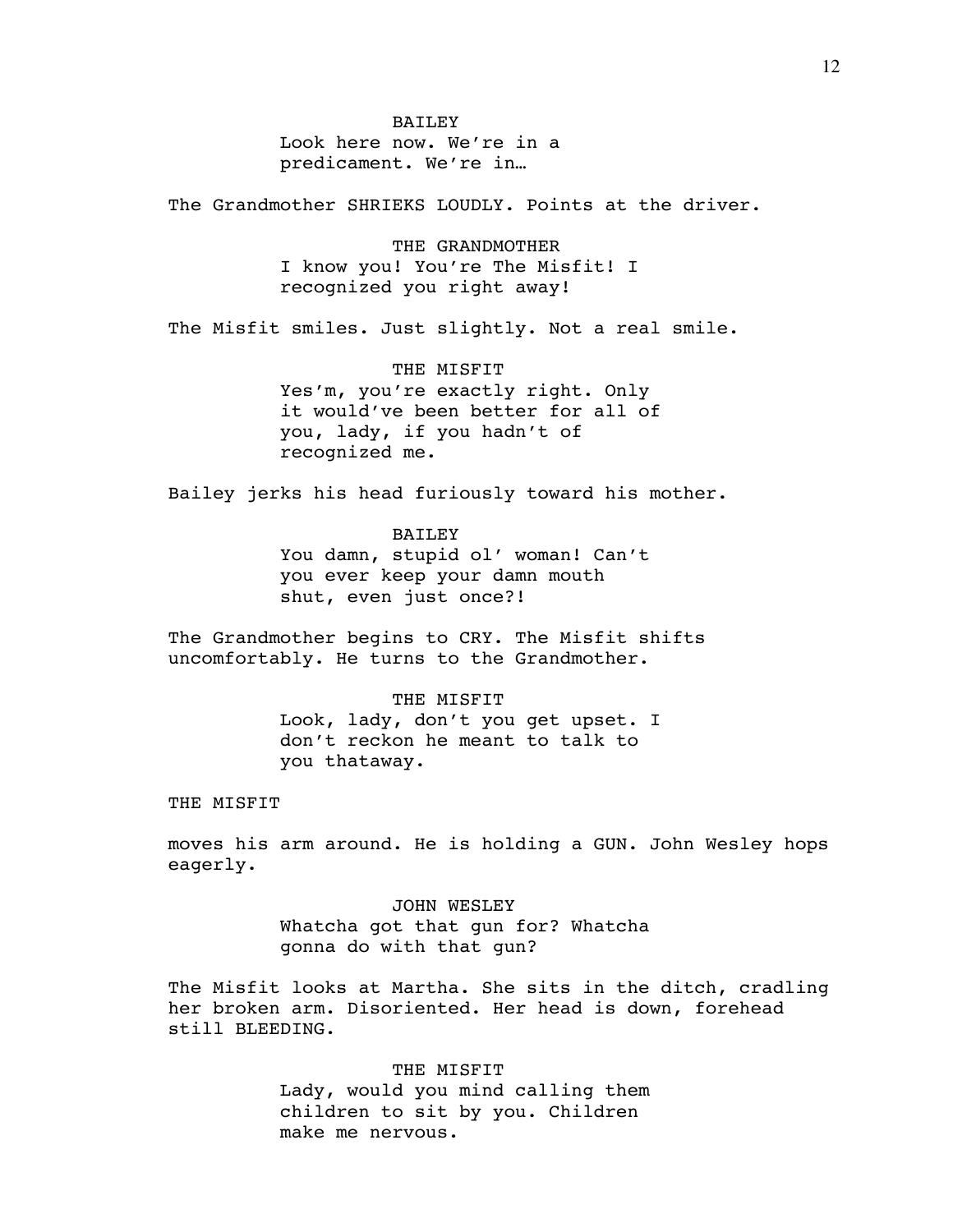# JUNE STAR You can't tell us what to do.

Martha absently pats the ground beside her.

#### MARTHA

John Wesley. June Star. Come here.

The children reluctantly sit down beside Martha. She covers her face with one hand, her other arm useless.

The Grandmother dabs her eyes. Regains her composure.

 THE GRANDMOTHER You wouldn't shoot a lady, would you?

The Grandmother looks at

THE MISFIT (GRANDMOTHER'S POV)

as he points the toe of his BOOT at the ground. He digs at the dirt, looking down.

> THE MISFIT I sure would hate to have to.

The Grandmother moves a little closer. Speaks quickly. Anxiously, yet firmly.

> THE GRANDMOTHER Listen! I know you're a good man you don't look a bit like you have common blood! I know you come from fine people!

The Misfit smiles, just slightly again. Hides his sarcasm.

 THE MISFIT Yes'm. Finest people in the world. God never made finer people than my Mamma and Daddy.

Bobby Lee comes around behind them. A GUN is tucked in the back of his waistband.

> THE MISFIT Watch them children, Bobby Lee. You know they make me nervous.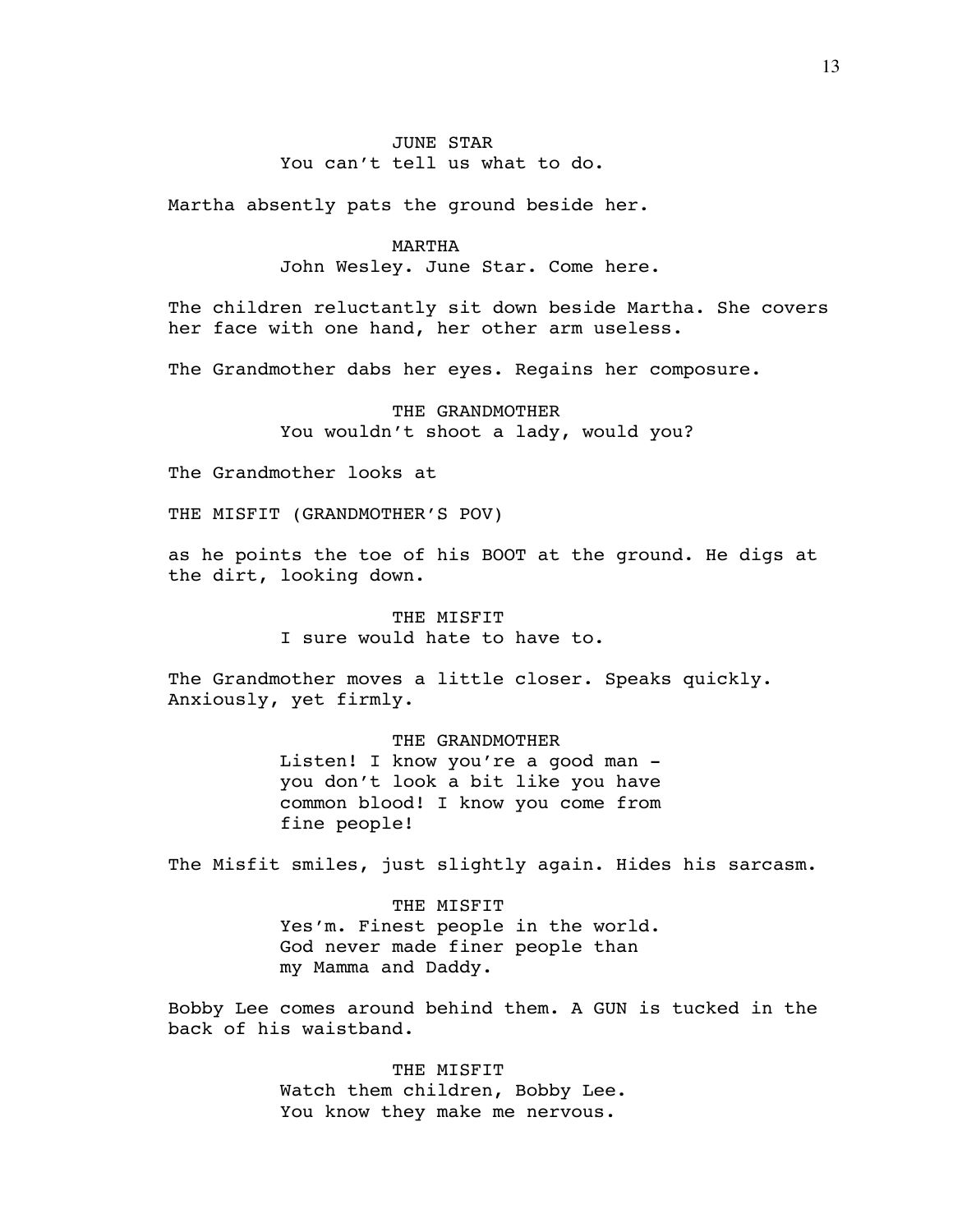The Misfit squats on the ground, elbows on his knees. He looks down, then glances upward.

> THE MISFIT Ain't a cloud in the sky today.

 THE GRANDMOTHER (coaxingly) Yes. Yes, it is a beautiful day! Listen, you shouldn't call yourself The Misfit, 'cause I know you're a good man at heart. I can just look at you and tell you're a good man.

Bailey stands stiffly beside his mother. He doesn't move.

## BAILEY

 (hoarsely) Quiet! Everybody shut up, and let me handle this.

The Misfit ignores him. He draws a circle in the ground with his GUN. He speaks to the Grandmother as if Bailey hadn't spoken.

> THE MISFIT I 'preciate that, lady. I do.

 THE GRANDMOTHER You're welcome, young man.

Hiram comes over, rubbing his hands with an old rag.

 HIRAM It'll take me half an hour to fix this here car.

#### THE MISFIT

 (to Hiram) Well, first you and Bobby Lee get him and that little boy to step over yonder with you.

 THE MISFIT (cont'd) (nodding to Bailey) Would you mind steppin' back in the woods with these men?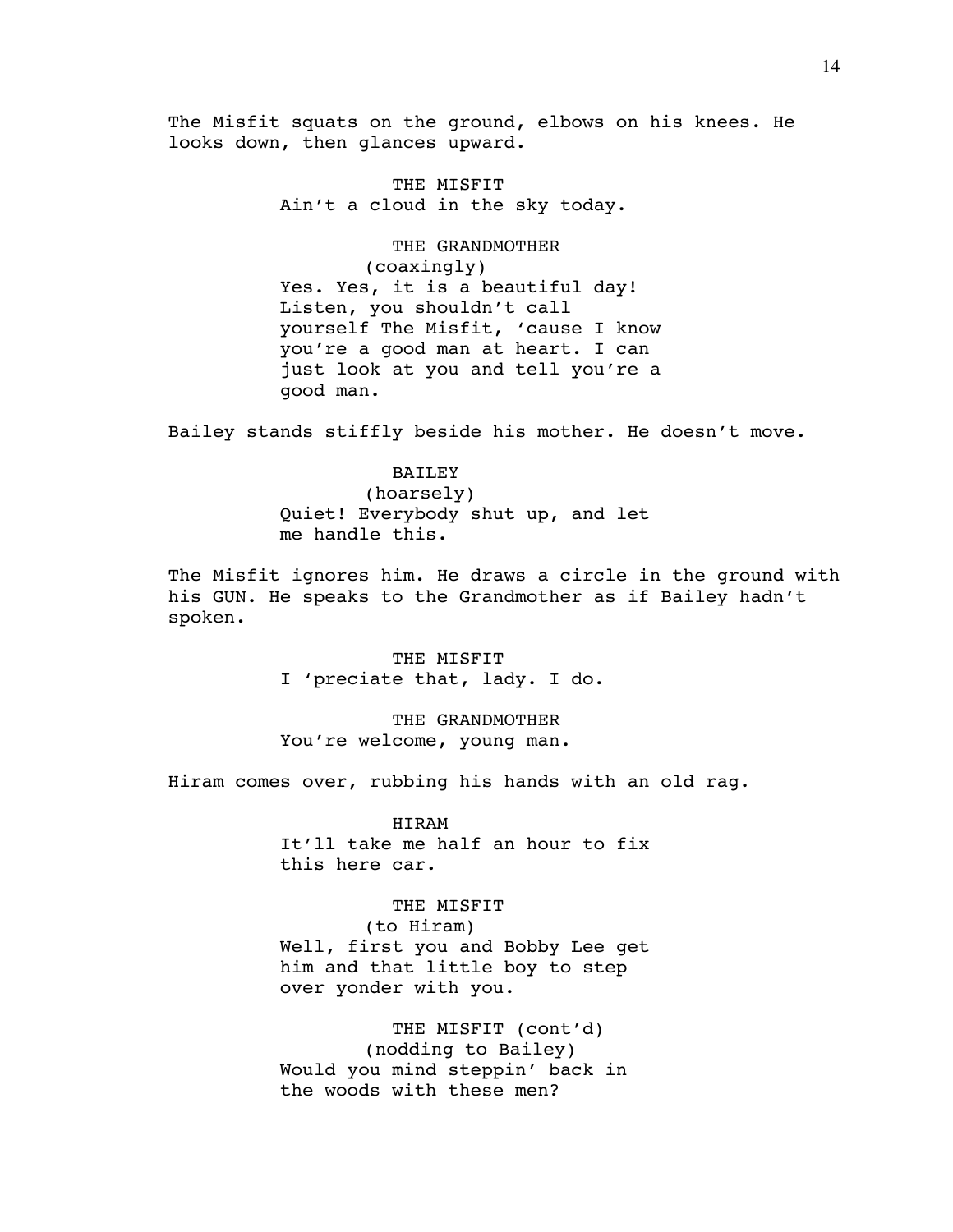Bailey remains perfectly still, as if frozen. He looks at The Misfit. Tries to speak. Clears his throat.

> **BAILEY** Listen. We're in a terrible predicament. Nobody realizes…

Hiram has a GUN in one hand. He takes Bailey's arm and leads him toward the woods.

Bailey walks heavily, like an old man.

Bobby Lee moves toward John Wesley. John Wesley runs and catches hold of Bailey's hand. Bobby Lee follows.

> JOHN WESLEY You can't take us into the woods! Dad, they can't tell us what to do! Can they, Dad?

Martha sits unmoving. Head bowed. She doesn't seem to hear or realize what is going on.

June Star is silent. For once.

THE GRANDMOTHER

clutches at her COLORFUL SCARF. It comes off in her hand. Falls to the ground. She takes a step toward The Misfit.

> THE GRANDMOTHER (anxious, yet reassuring) Now, there's really no need to take them off, is there? A family should all stay together…

The men reach the edge of the TREES. Bailey turns back. Puts his free hand on a TREE TRUNK for support. His voice cracks.

> BAILEY I'll be back in a minute, Mamma.

 THE GRANDMOTHER (sternly, imploringly) Bailey, you come back this instant! Do you hear me?

They enter into the woods. The Grandmother looks after them.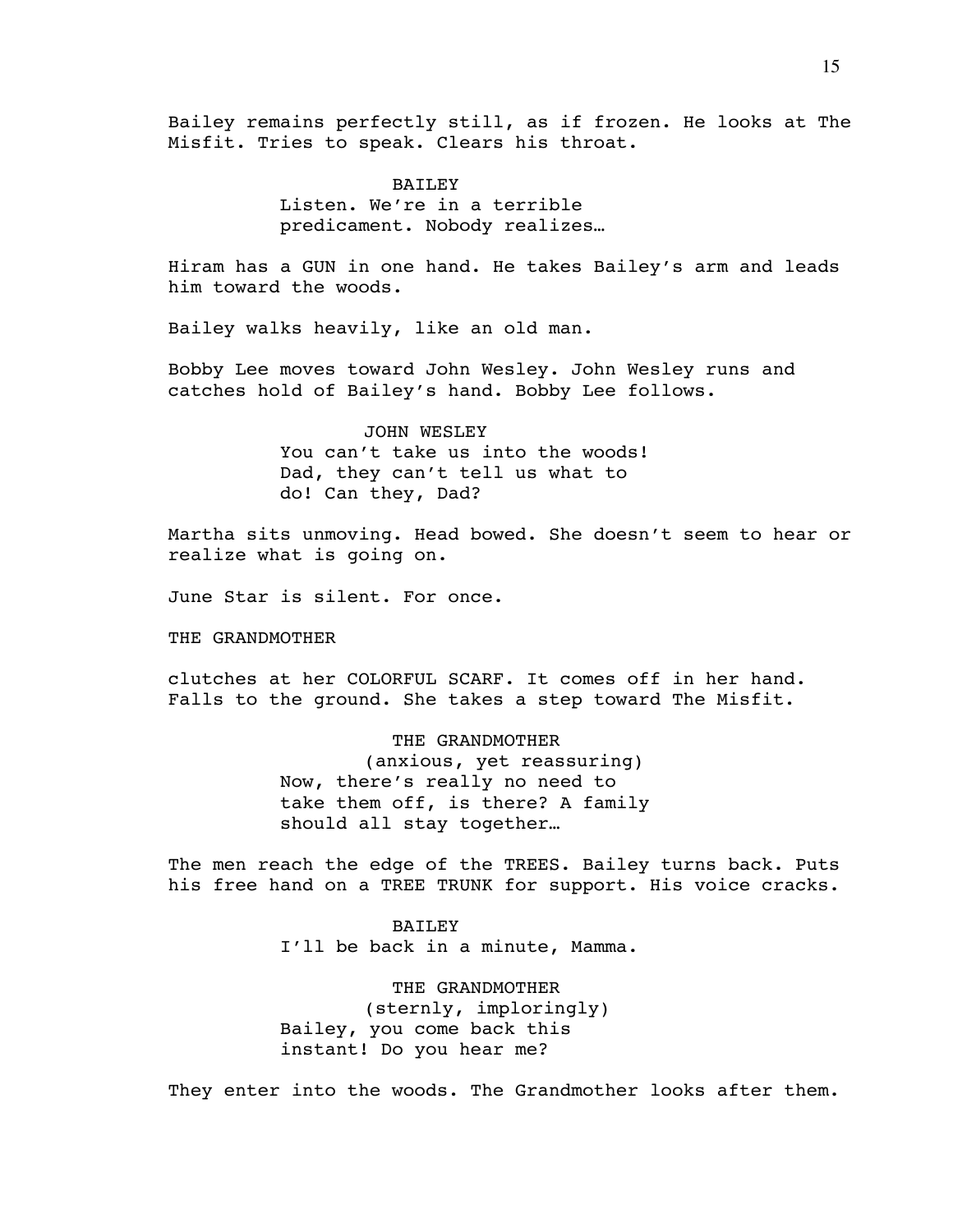Bailey!

The Grandmother turns. She looks pleadingly at The Misfit squatting in front of her. She speaks quickly.

> THE GRANDMOTHER Listen, I know you don't wanna hurt them. I can tell you're not a bit common, a young man as polite as you. I just know you're a good man!

Silence. The Misfit squints up at the sky.

# THE MISFIT No, mam. I ain't a good man. But I ain't the worst in the world, either. My daddy said I was just a different breed from my brothers and sisters.

The Misfit shifts his feet. Glances at Martha and June Star.

 THE MISFIT (cont'd) I'm sorry I don't have a shirt on, ladies. We borrowed these clothes from some folks we met. We're just making do 'til we can get better.

The Grandmother nervously clutches the neck of her dress. Her SCARF lies at her feet. She tries to speak calmly.

> THE GRANDMOTHER That's perfectly alright. Maybe Bailey has an extra shirt in his suitcase.

THE MISFIT I'll look and see in a minute.

Martha looks up uncertainly, still dazed. She realizes Bailey and John Wesley are gone.

> MARTHA Bailey? John Wesley? Where did they go?! Where did they take them?!

The Misfit and Grandmother ignore her. Behind them,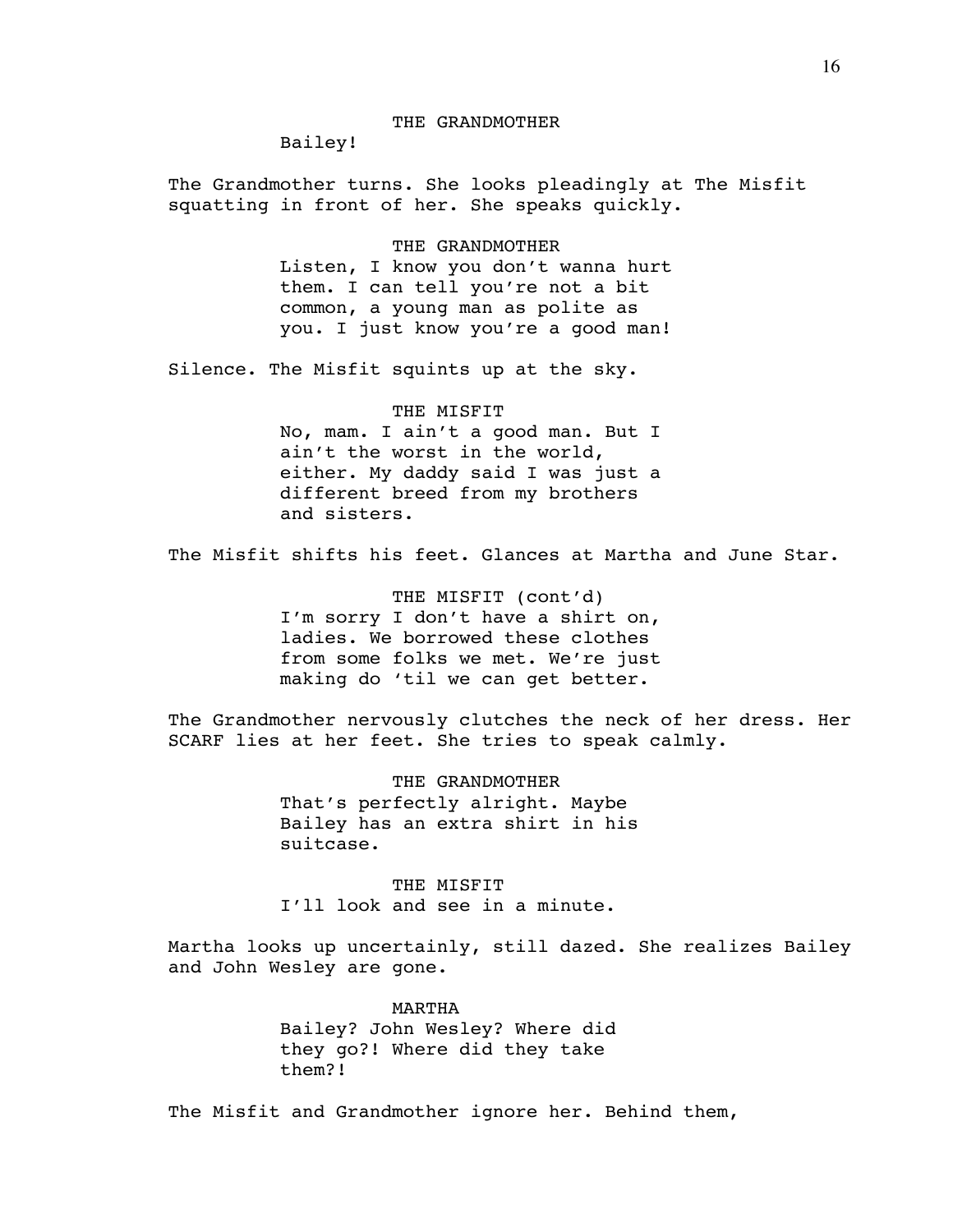MARTHA

tries to stand. She gasps in pain and falls back down. She sits numbly, her head held by her unbroken arm.

The Grandmother stands above

THE MISFIT (GRANDMOTHER'S POV)

staring at his back as he squats with his GUN in one hand.

 THE MISFIT My Daddy was somethin' else. He never got in trouble with the 'thorities, though. Had the knack of handling them.

The Grandmother tries to speak convincingly.

 THE GRANDMOTHER You could be honest, too, if you'd try! Just think how nice it'd be to settle down and not worry about somebody chasin' you all the time.

The Misfit scratches the ground with the barrel of his GUN.

 THE MISFIT Yes'm. There's always somebody comin' after you.

The Grandmother holds her arms down in front of her, fingers linked together.

> THE GRANDMOTHER Have you ever prayed?

# THE MISFIT

No, mam.

Two MUFFLED POPS come from the woods.

THE GRANDMOTHER

gasps. Steps back. Her head jerks towards the woods. She mumbles, as if speaking to herself.

> THE GRANDMOTHER Pray, pray, pray…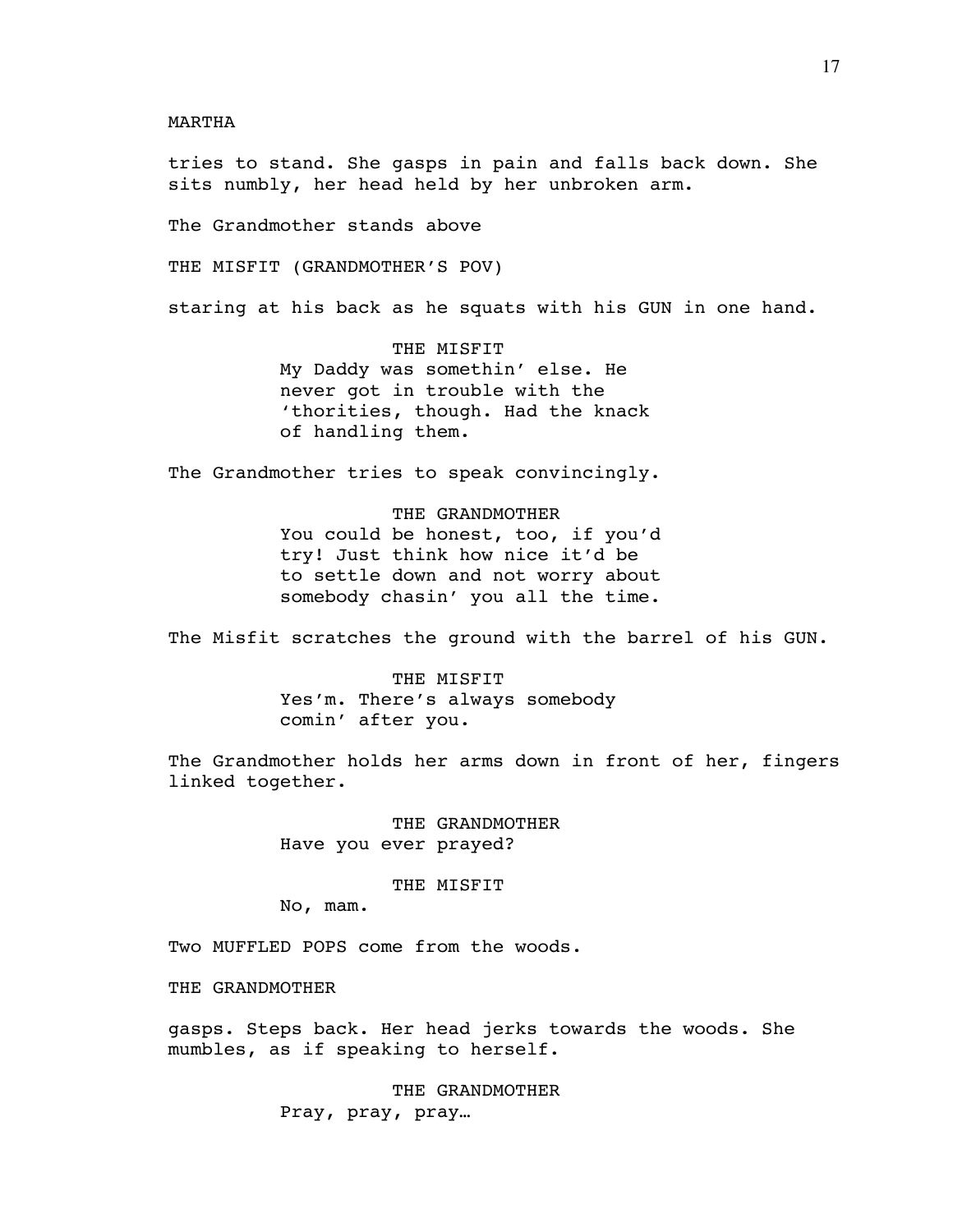She tries to breathe. Looks pleadingly back at The Misfit.

THE GRANDMOTHER (cont'd) I know you're a good man.

The Misfit doesn't look at the woods. He speaks almost to himself.

> THE MISFIT I never was a bad boy that I remember. But somewheres along the line, I done something wrong and got sent to the penitentiary.

The Misfit stops. He turns and looks directly up at the Grandmother. He holds her eyes in a stare.

> THE MISFIT I was buried alive there.

 THE GRANDMOTHER (desperately) That's when you shoulda prayed. What'd you do to get sent to prison?

The Misfit stares at the sky. Silent for a moment.

 THE MISFIT I forgot what I done, lady. I set there and set there, trying to remember what it was I done, and I ain't recalled it to this day.

The Grandmother's hands pull at her dress.

 THE GRANDMOTHER Maybe they put you in by mistake.

 THE MISFIT No, mam. It wasn't no mistake.

 THE GRANDMOTHER (imploring) Maybe it was 'cause you stole somethin'.

The Misfit looks directly at the Grandmother. Sneers slightly.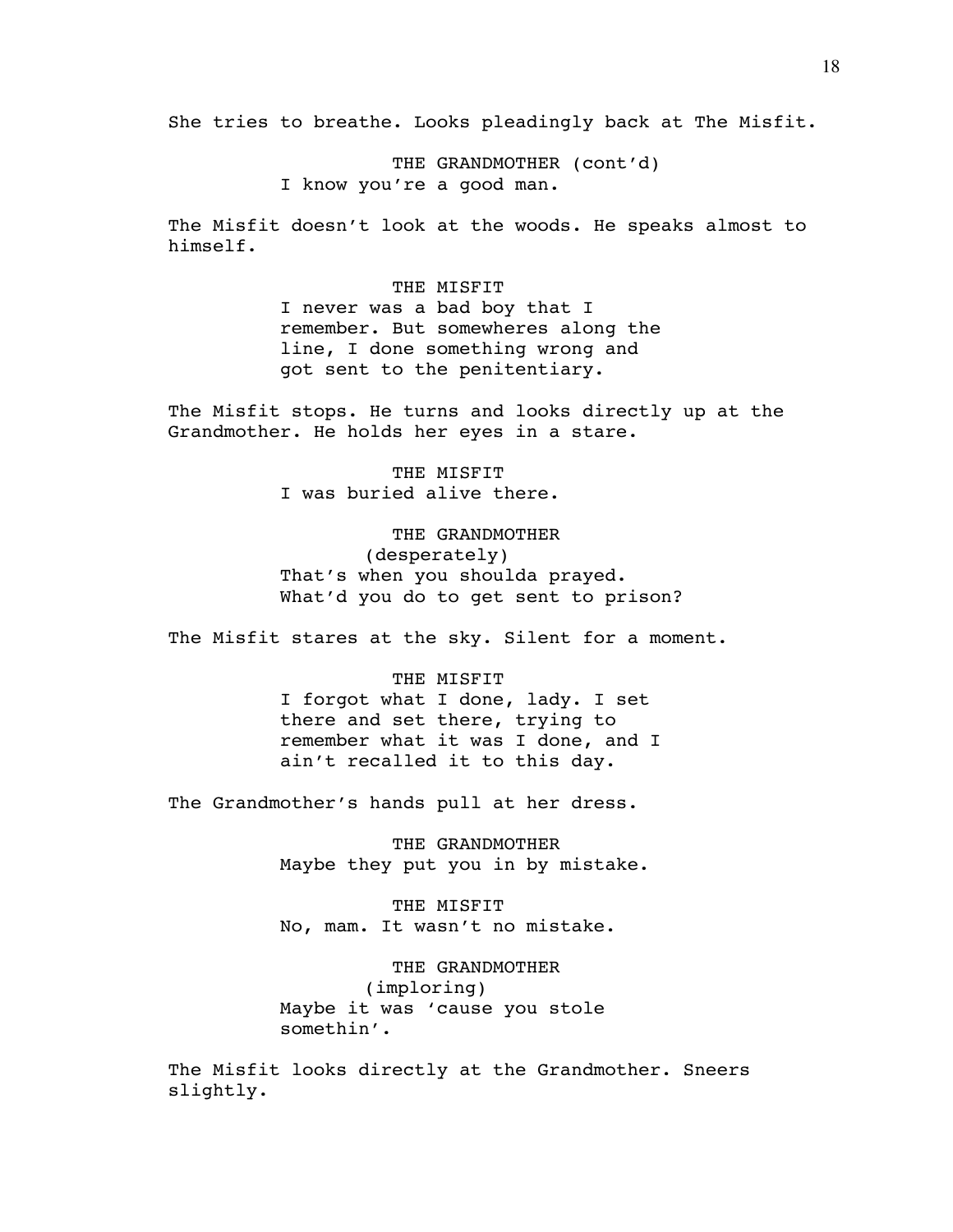THE MISFIT

Wasn't nobody had nothin' I wanted. It was a head-doctor at the penitentiary said what I'd done was kill my Daddy, but I know that for a lie.

My Daddy died of the fever, and I never had nothin' to do with it. He's buried in the Hopewell Baptist Churchyard. You can go there an' see for yourself.

The Grandmother looks away from the woods. Breathes deeply.

 THE GRANDMOTHER If you'd pray, Jesus'd help you. Jesus would help a good man.

 THE MISFIT That's right, lady.

 THE GRANDMOTHER (hopefully) Well then, why don't you pray?

 THE MISFIT I don't need to pray and I don't want no help. I'm doin' alright by myself.

The Grandmother looks around. She catches her breath. Bobby Lee and Hiram walk slowly out of the woods. Bobby Lee holds a YELLOW SHIRT WITH BRIGHT BLUE PARROTS.

> THE MISFIT (cont'd) Throw me that shirt, Bobby Lee.

## THE GRANDMOTHER

stumbles backward. She watches silently, shaking, as The Misfit slowly buttons up Bailey's shirt.

> THE MISFIT (cont'd) No, mam. I found out the crime don't matter. Kill a man or take a tire off his car, sooner or later you're gonna forget what it was you done and just be punished for it.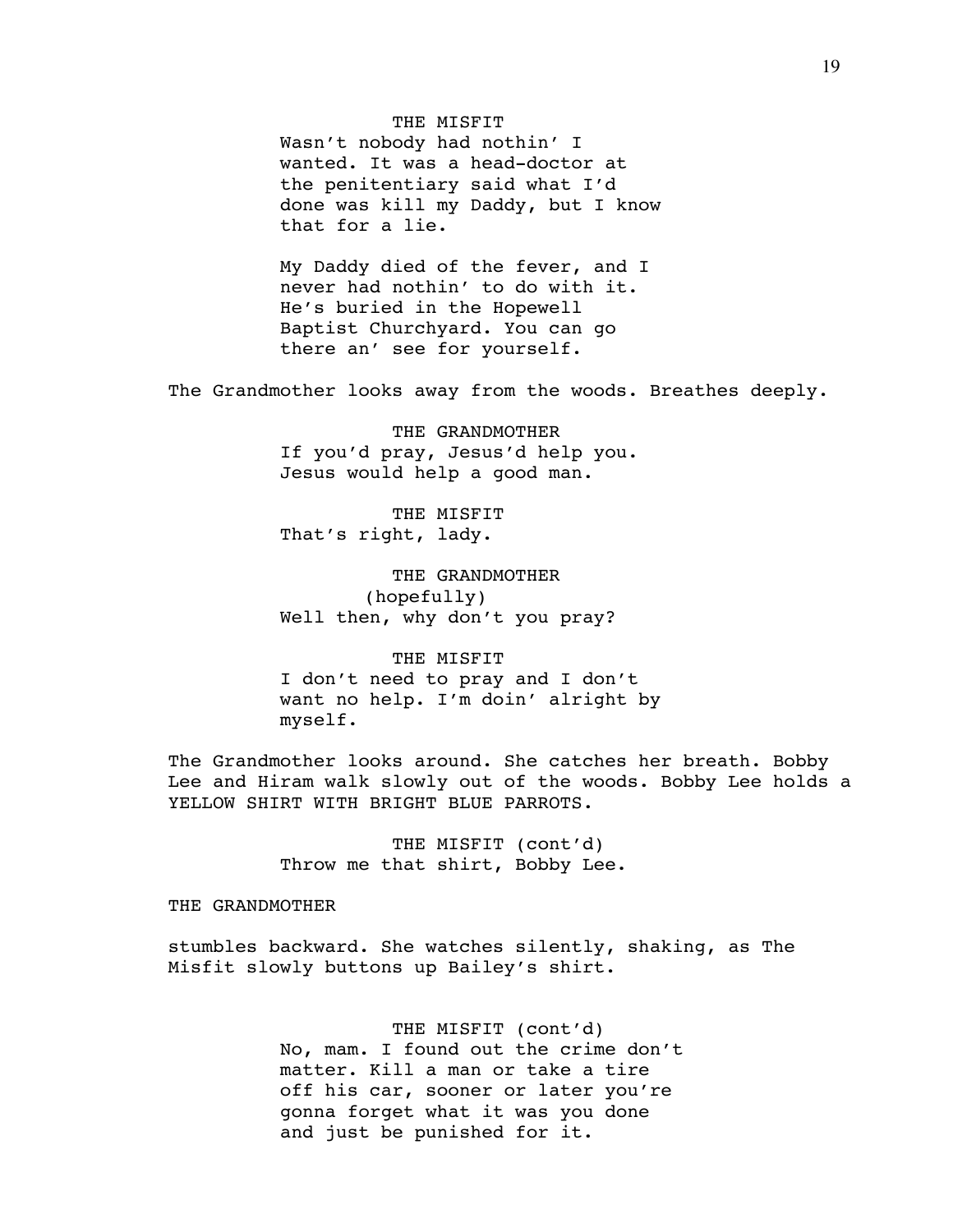Martha looks up. She begins to make gasping noises.

The Grandmother and The Misfit look over at her as if they had forgotten she was there.

> THE MISFIT (almost respectfully) Lady, would you and that little girl like to step off yonder with Bobby Lee and Hiram and join your husband?

Martha shakes her head slowly as if to clear it. She still can't focus. Her face is bloody. She moves numbly, her arm hanging by her side.

#### MARTHA

Yes, thank you.

She struggles to climb out of the ditch. June Star stands up beside her, still clutching Martha's blouse.

> THE MISFIT Help that lady up, Hiram. Bobby Lee, you hold onto that little girl's hand.

## JUNE STAR

Ma, I don't wanna go with him. He reminds me of a pig. What'd they do with Daddy and John Wesley? Ma?

Bobby Lee grins his sloppy grin and catches June Star's arm. He pulls her off into the woods after Hiram and Martha.

# THE GRANDMOTHER

watches them walk away. Silent. Defeated. Her shoulders droop. She bows her head.

> THE GRANDMOTHER Jesus, Jesus, Jesus…

#### THE MISFIT

Yes'm. It was Jesus thrown everythin' off balance. It was the same with Him as me 'cept He hadn't committed any crime and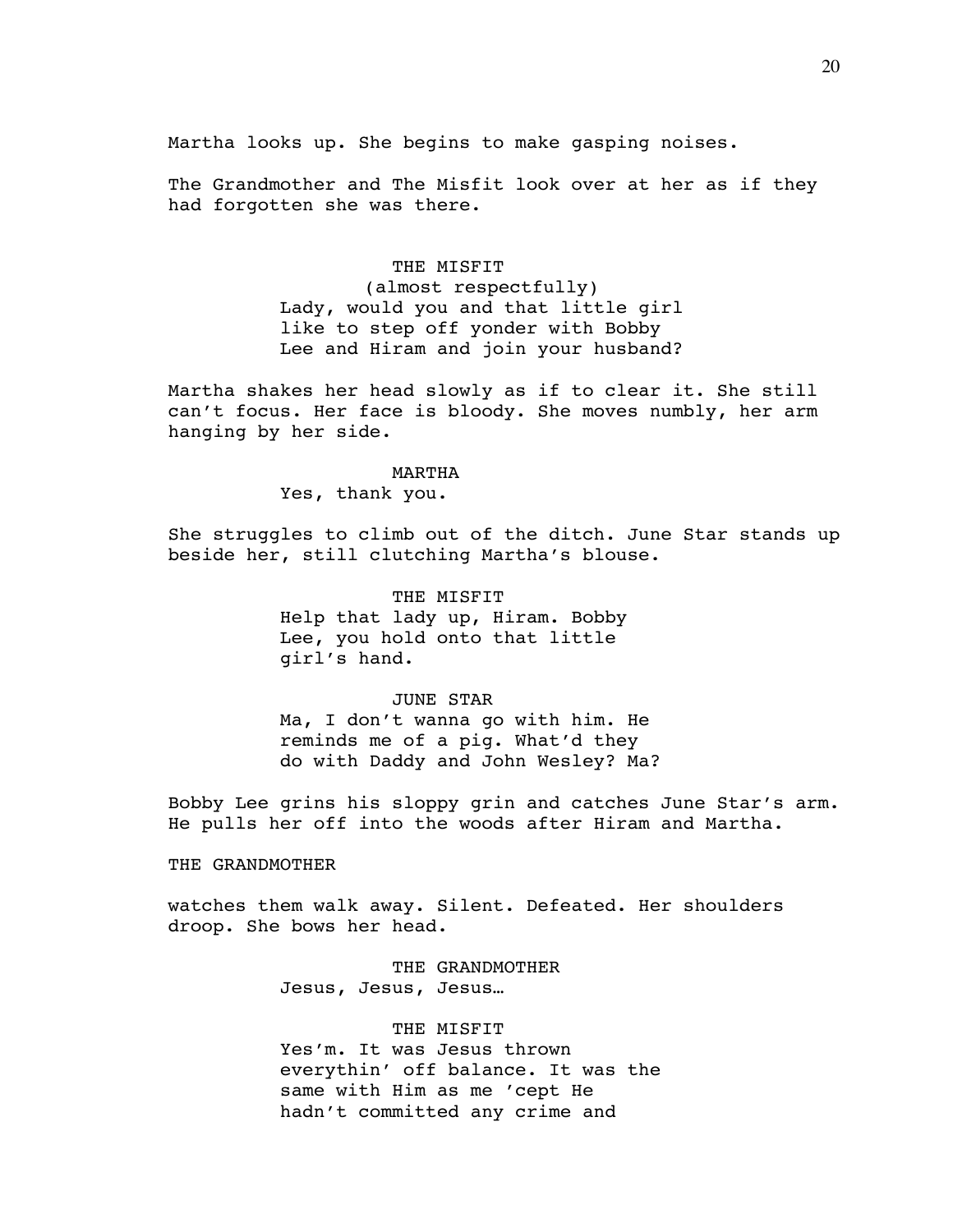THE MISFIT (cont'd) they could prove I committed one 'cause they had papers on me.

Course, they never shown me any papers. That's why I sign myself now. I call myself "The Misfit" 'cause I can't make what I done wrong fit what I gone through in punishment.

A MUFFLED POP. The Grandmother's head jerks toward the woods.

 THE MISFIT Does it seem right to you, lady, that one is punished a heap and another ain't punished at all?

The Grandmother turns to The Misfit. Her face is flushed.

 THE GRANDMOTHER (pleading, desperate) Jesus! You've got good blood – I can tell! I know you wouldn't shoot a lady! Pray Jesus, you don't want to shoot a lady. I'll give you all the money I've got!

 THE MISFIT Lady, there never was a body that give the undertaker a tip.

Another MUFFLED POP. The Grandmother's head drops heavily.

 THE MISFIT (cont'd) (thoughtfully) Jesus was the only One that ever raised the dead, and He never should've done it. He thrown everythin' off balance.

Cause if He did what He said, then there's nothin' for you to do but throw everythin' away and follow Him.

The Grandmother looks up. Watches him numbly. Her face is ashen. Her head moves from side to side as if saying "no."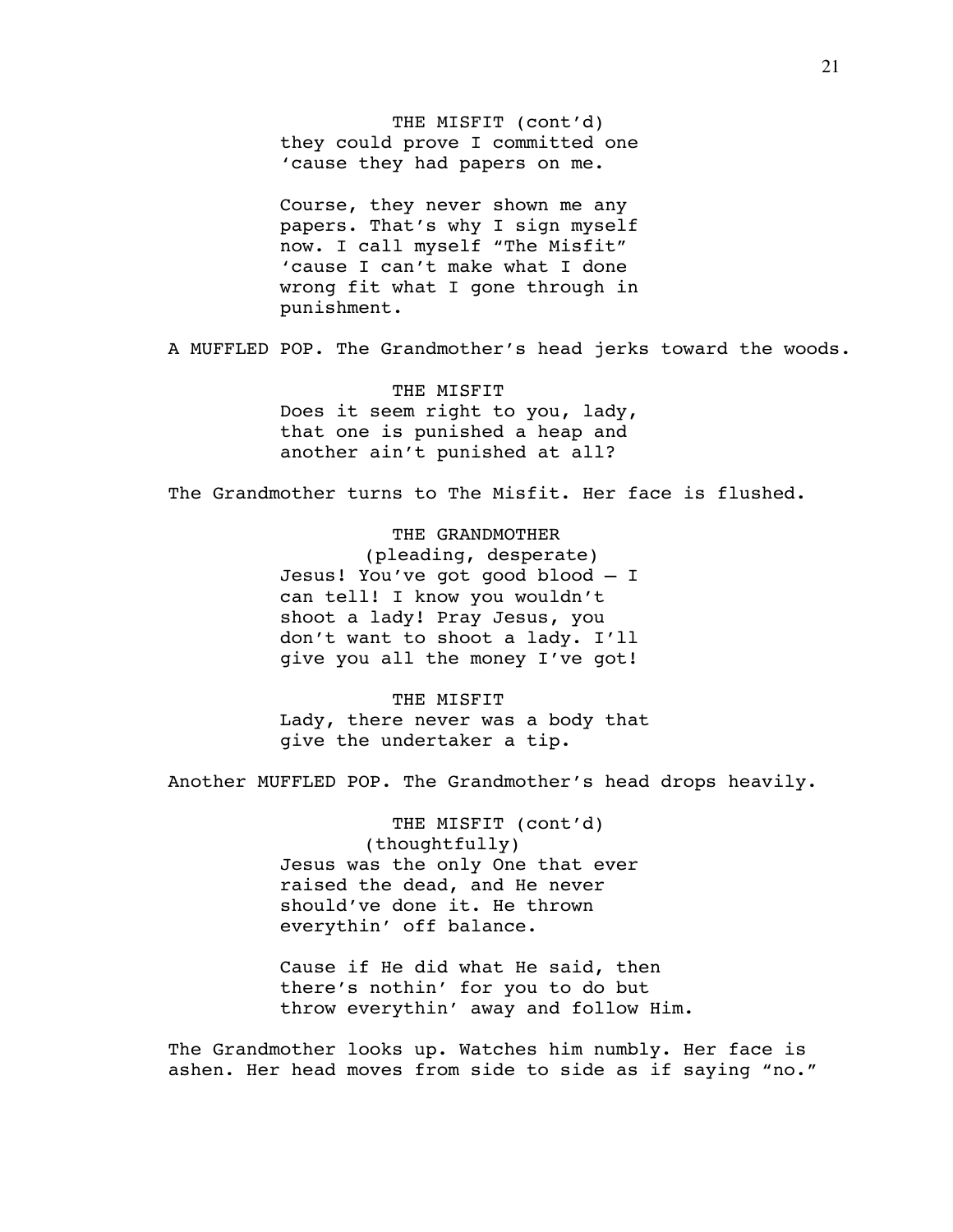THE MISFIT (cont'd) And if He didn't do what He said, then there's nothin' for you to do but enjoy the minutes you got left the best you can – killing somebody or burnin' down his house or doin' some other meanness to him. There ain't no pleasure but meanness.

THE GRANDMOTHER

sinks slowly down into the ditch beside The Misfit. Her legs twist under her. She looks blankly at her fallen, brightly colored SCARF. She seems to speak to herself. A monotone.

> THE GRANDMOTHER Maybe Jesus didn't raise the dead.

The Misfit begins to speak faster. He breathes quickly. He is losing his composure. His control.

> THE MISFIT I wasn't there, lady, so I can't say He didn't. I wisht I'd been there, though, so I'd know.

It ain't right at all, 'cause if I'd been there I'd have known – and if I'd have known, I wouldn't be the man I am today.

The Misfit hits the ground with his fist. His voice rises.

The Grandmother sees

THE MISFIT'S FACE (THE GRANDMOTHER'S POV)

twist as if he is going to cry. She looks into his eyes. She reaches toward him.

> THE GRANDMOTHER Why, you're just a child. You're like one of my own children.

The Grandmother touches The Misfit on his shoulder.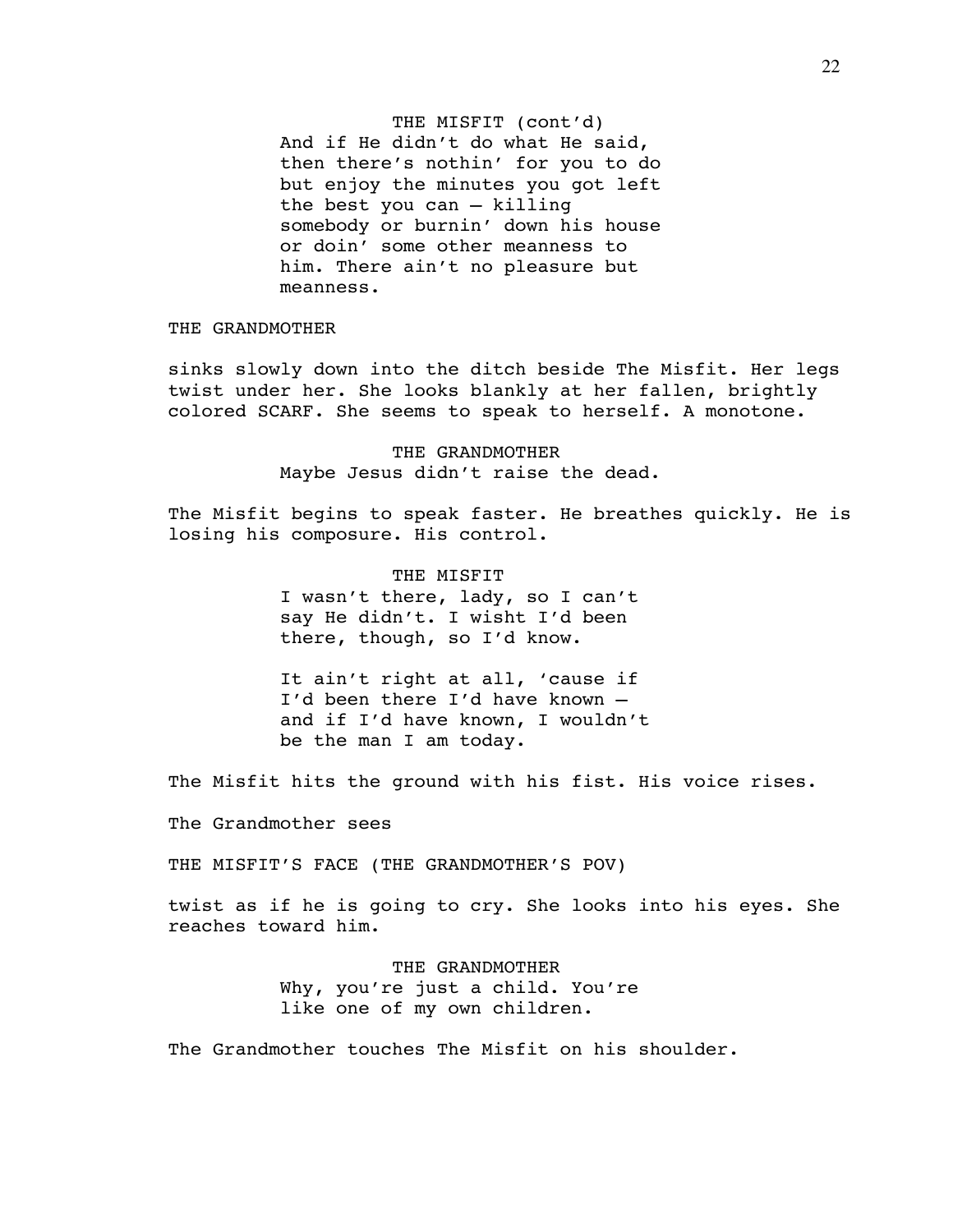THE MISFIT

jumps back, startled. His GUN springs up. He SHOOTS the Grandmother three times.

The Misfit puts the gun down by his side, takes his glasses off and begins to clean them.

Hiram and Bobby Lee return from the woods.

They stand over the ditch and look at

THE GRANDMOTHER

as she half-sits, half-lies in a PUDDLE OF BLOOD. Her legs twisted below her. Her face looks blankly up at the sky.

> THE MISFIT (matter-of-factly) Take her off now and throw her where you thrown the others.

The BLACK CAT rubs against The Misfit's leg. He picks it up.

Bobby Lee shakes his head.

 BOBBY LEE She sure was a talker, wasn't she?

The Misfit starts walking toward the car. He doesn't look at the GRANDMOTHER'S BODY as he steps over it.

> THE MISFIT She'd have been a good woman if there'da been somebody there to shoot her every minute of her life.

 BOBBY LEE Hey, now that'd be some fun!

The Misfit keeps walking.

 THE MISFIT Shut up, Bobby Lee. There's no real pleasure in life.

Bobby Lee stands for a moment, then turns back toward the GRANDMOTHER'S BODY.